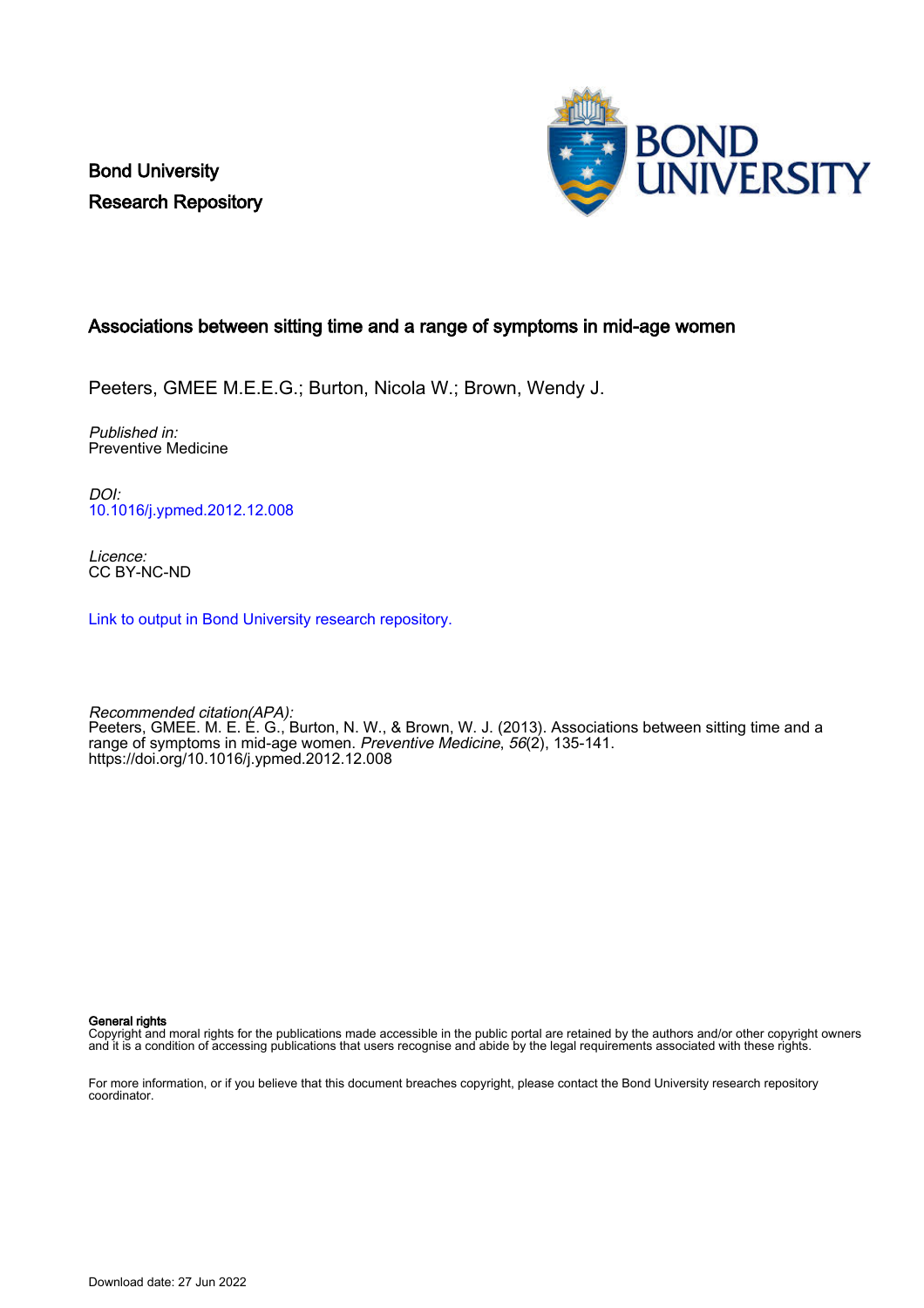# **Associations between sitting time and a range of symptoms in mid-age women**

GMEE (Geeske) Peeters, PhD<sup>a,b</sup>; Nicola W Burton, PhD<sup>a</sup>; Wendy J Brown, PhD<sup>a</sup>

<sup>a</sup> The University of Queensland, School of Human Movement Studies, The University of Queensland, School of Human Movement Studies, St Lucia Queensland 4072, Australia, GP: [g.peeters@uq.edu.au;](mailto:g.peeters@uq.edu.au) NWB: [nburton@hms.uq.edu.au;](mailto:nburton@hms.uq.edu.au) WJB: [wbrown@hms.uq.edu.au](mailto:wbrown@hms.uq.edu.au) <sup>b</sup> The University of Queensland, School of Population Health, Herston Road, Herston Queensland 4006, Australia

Contact information: Dr. Geeske Peeters, The University of Queensland, School of Human Movement Studies, St Lucia QLD 4072, Australia, T +61(0)733469999, F +61(0)733656877, g.peeters@uq.edu.au

Word count text: 2304 Word count abstract: 249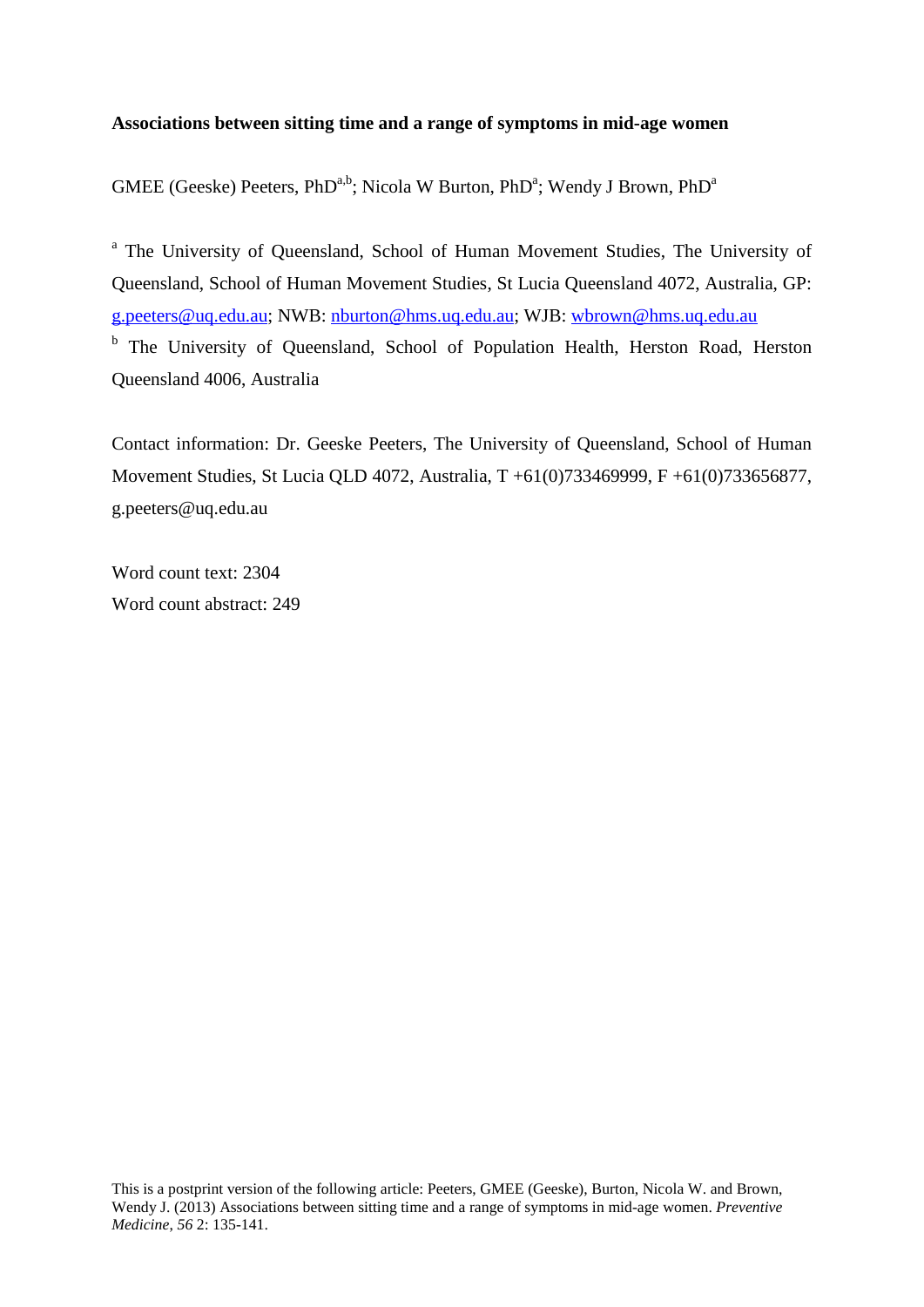### **Abstract**

**Objective** To explore longitudinal associations between sitting and physical and psychological symptoms in mid-age women.

**Method** Mid-age (53-58 years) participants in the Australian Longitudinal Study on Women's Health completed mail surveys in 2004 (n=10286), 2007 (n=10128) and 2010 (n=9452) with questions about sitting time (<6, 6-9, and  $\geq$ 9 hours/day) and frequency of 19 symptoms in the preceding 12 months (often vs. never/rarely/sometimes). Associations between sitting and symptoms were examined using two logistic generalized estimating equations models: (a) sequential cross-sectional data from 3 surveys, and (b) prospective model with a 3-year time lag (significance level=0.01).

**Results** Approximately 53%, 30% and 17% of the women were classified as sitting <6, 6-9 and ≥9 hours/day in 2004. In adjusted cross-sectional models, women sitting≥9 hours/day had significantly higher odds of breathing difficulties (OR=1.52, 99%CI=1.17-2.00), tiredness (OR=1.21, CI=1.05-1.40), bowel problems (OR=1.26, CI=1.02-1.56), eyesight problems (OR=1.16, CI=1.01-1.34), and depression (OR=1.39, CI=1.15-1.68) than women sitting<6 hours/day. Adjusted prospective models showed higher odds of breathing difficulties (OR=1.94, CI=1.40-2.69), chest pain (OR=2.04, CI=1.14-3.70), and tiredness (OR=1.24, CI=1.04-1.48). Associations with breathing difficulties and chest pain remained significant after excluding participants with chronic conditions in 2004.

**Conclusion** Prolonged sitting may a determinant of breathing difficulties and chest pain three years later in mid-age women.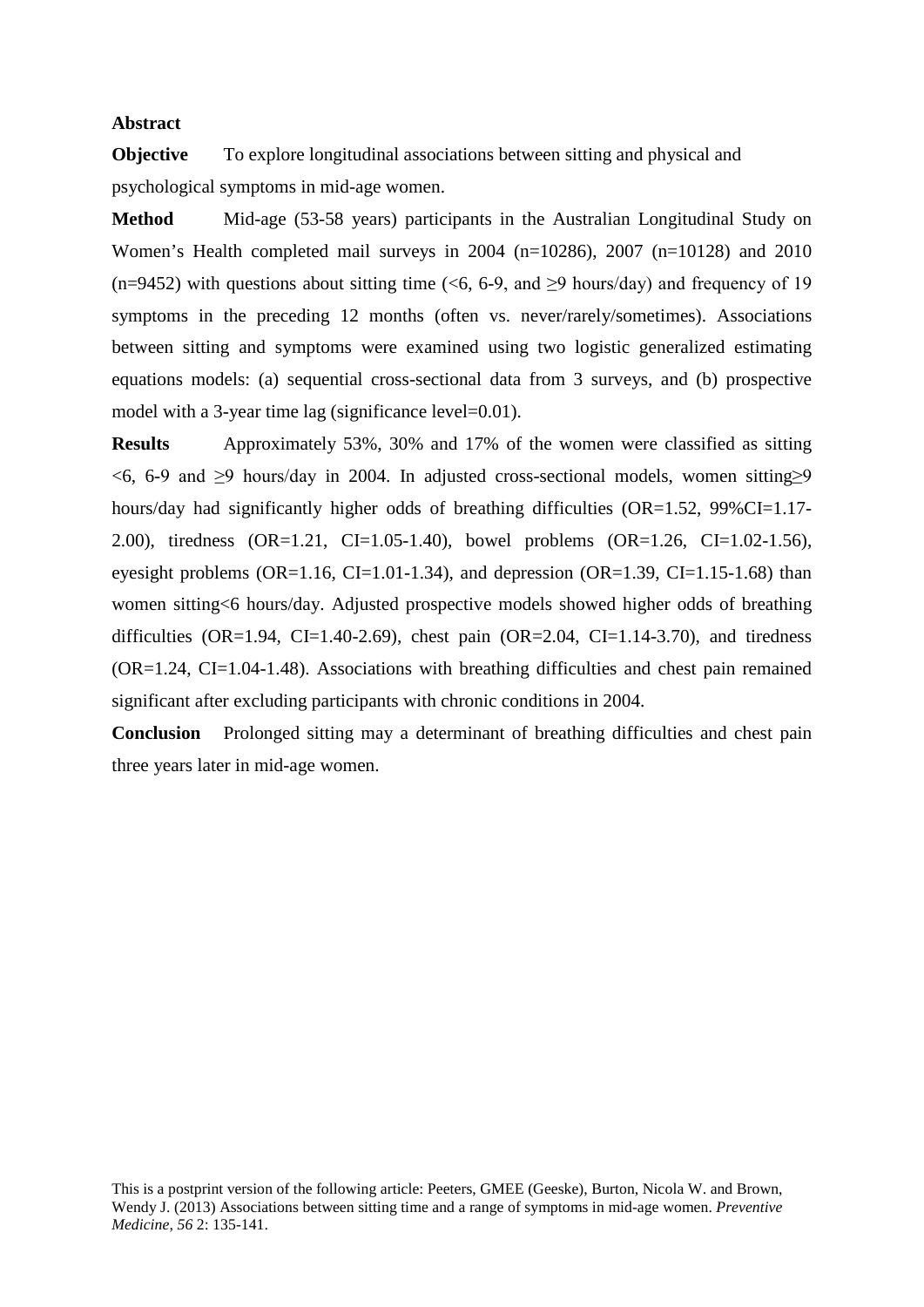### **Introduction**

Sedentary behaviour is defined as activities done sitting or lying down that do not increase energy expenditure substantially above the resting level, such as watching television and reading a book [\(Pate et al., 2008\)](#page-12-0). A growing body of evidence suggests that sedentary behaviour increases the risk of obesity, cardiovascular diseases, diabetes and premature death [\(Gomez-Cabello et al., 2012;](#page-11-0) [Thorp et al., 2011\)](#page-13-0), and that this increased risk may occur even when physical activity is taken into account [\(Brown et al., 2009;](#page-10-0) [Tremblay et al., 2010\)](#page-13-1). Sedentary behaviour is measured either objectively (accelerometers) or subjectively (questionnaires) and although neither measure fully captures the definition given above, associations have been found with both (e.g. [\(Koster et al., 2012;](#page-12-1) [Matthews et al., 2012\)](#page-12-2). To date, sedentary behaviour epidemiology has mainly focused on outcomes related to cardiovascular and metabolic health. Measures of sedentary behaviour have however, also been related to gallbladder disease [\(Leitzmann et al., 1998;](#page-12-3) [Leitzmann et al., 1999\)](#page-12-4), cancer [\(Friberg et al., 2006;](#page-11-1) [Gierach et al., 2009;](#page-11-2) [Patel et al., 2008;](#page-12-5) [Patel et al., 2006\)](#page-12-6), and mental disorders [\(Sanchez-Villegas et al., 2008\)](#page-13-2). These relationships with conditions that involve various body systems, suggest a wide-ranging impact of sedentary behaviour on health.

Symptoms, such as pain, fatigue, respiratory problems, vasomotor symptoms, and mood disturbances can be associated with high levels of distress and disability [\(Patterson et](#page-12-7) al., [2012;](#page-12-7) [van der Windt et al., 2008\)](#page-13-3), and as such are often the main reason for visiting a physician. They can be important indicators of health problems, even before a definitive diagnosis is made. Exploring relationships between sedentary behaviour and symptoms may provide insight in the variety of body systems affected by sedentary behaviour. Mid aged women are a priority target group for such research, as transmenopausal changes can initiate an increase in incidence of chronic disease [\(Atsma et al., 2006;](#page-10-1) [Meema and Meema, 1976\)](#page-12-8)**.**

The aim of this paper was to explore longitudinal relationships between time spent sitting and a range of physical and psychological symptoms over a period of six years in mid-age Australian women. The analyses included a broad range of symptoms to cover the full range of body systems.

#### **Methods**

#### *Study sample*

This is a postprint version of the following article: Peeters, GMEE (Geeske), Burton, Nicola W. and Brown, Wendy J. (2013) Associations between sitting time and a range of symptoms in mid-age women. *Preventive Medicine*, *56* 2: 135-141.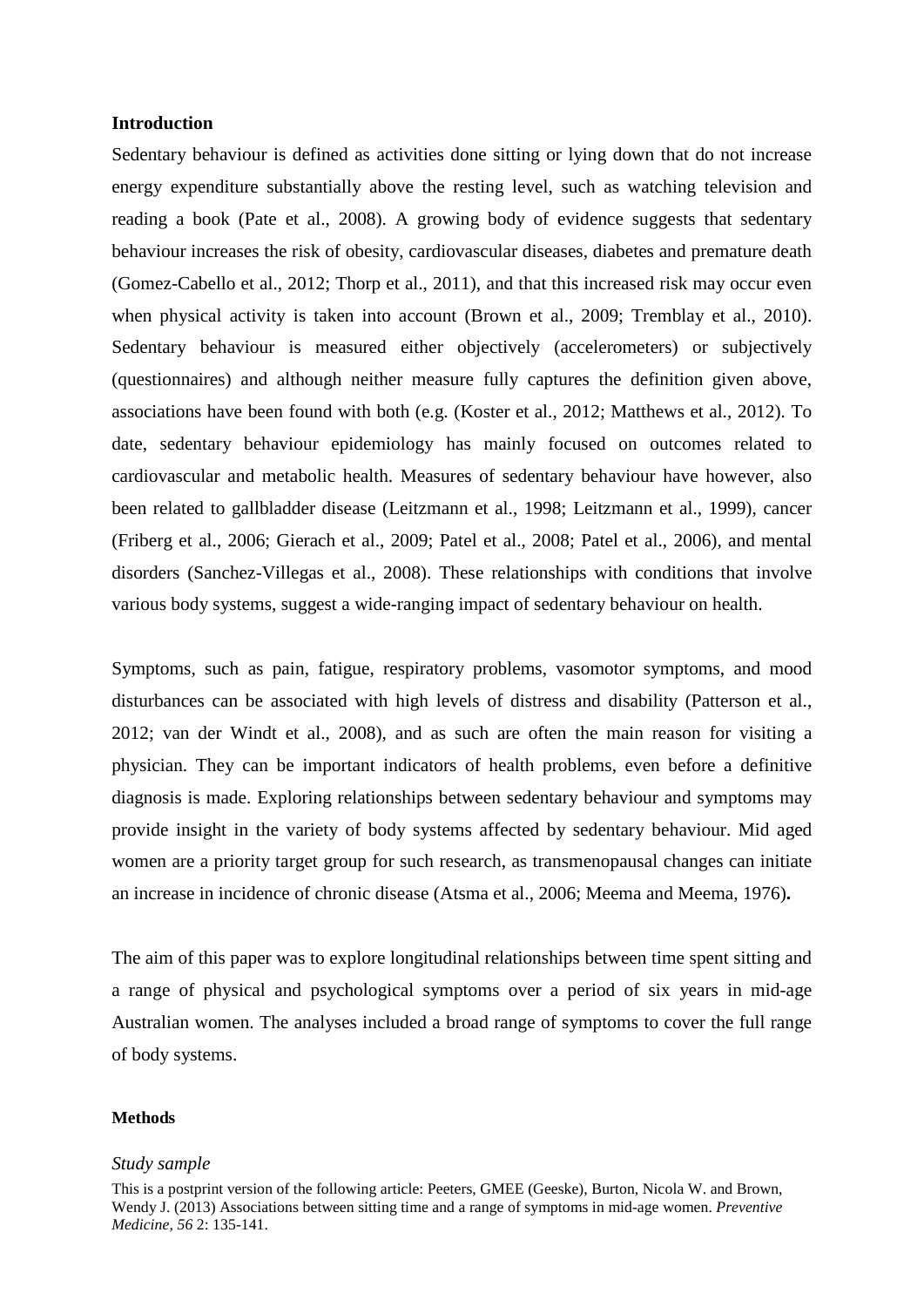Data were from the mid-age cohort (born 1946-1951) of the Australian Longitudinal Study on Women's Health (ALSWH); a prospective study of the health and well-being of three generations of women.[\(Lee et al., 2005\)](#page-12-9) As reported elsewhere, samples were randomly drawn from the national Medicare health insurance database, which includes all Australian citizens and permanent residents, with intentional over-representation of women from rural and remote areas. More details about the study can be found at [www.alswh.org.au.](http://www.alswh.org.au/) The study was approved by the University of Newcastle Ethics Committee, and informed consent was received from all participants [\(Brown et al., 1998;](#page-11-3) [Lee et al., 2005\)](#page-12-9). Baseline **surveys were**  mailed in 1996, with the first follow-up in 1998, then at three yearly intervals to 2010. Comparison of the baseline sample (n=13,715, response rate 54%) with Australian census data indicated that the sample was representative of Australian women in this age group, but with a somewhat higher representation of partnered women and of women with post-school education [\(Brown et al., 1998\)](#page-11-3). As questions about sitting time were first included in survey 4, we used data from surveys 4, 5 and 6 (2004, 2007, and 2010, response rates 79.5%, 77.6% and 73%, respectively) for this paper. A flow chart of participants included in the analyses and reasons for non-response at each stage are shown in Figure 1. Participants with missing values for both items assessing sitting or all 19 items assessing symptoms were excluded from the analyses for that survey. Data were included from 10,286 women at survey 4; 10,128 women at survey 5; and 9,529 women at survey 6. A total of 8,056 women provided sitting and symptoms data at all three surveys.

### *Sitting time*

Sitting time was measured using the question "How many hours each day do you typically spend sitting down while doing things like visiting friends, driving, reading, watching television or working at a desk or computer?". A similar question in the International Physical Activity Questionnaire (IPAQ) has been shown to have good test-retest reliability (r>0.75) and acceptable correlation with accelerometry [\(Rosenberg et al., 2008\)](#page-13-4). Responses were provided both for a typical week-day and a typical weekend-day. Data were cleaned following protocols described by van Uffelen et al (2010) [\(van Uffelen et al., 2010\)](#page-13-5). Hours spent sitting on a week-day and a weekend-day were then averaged ([week-day\*5+weekendday\*2]/7) to estimate mean sitting time in hours/day, and categorized as  $\leq 6$ , 6-9, or  $>9$ hours/day. These categories were based on approximate tertiles, taking into account that a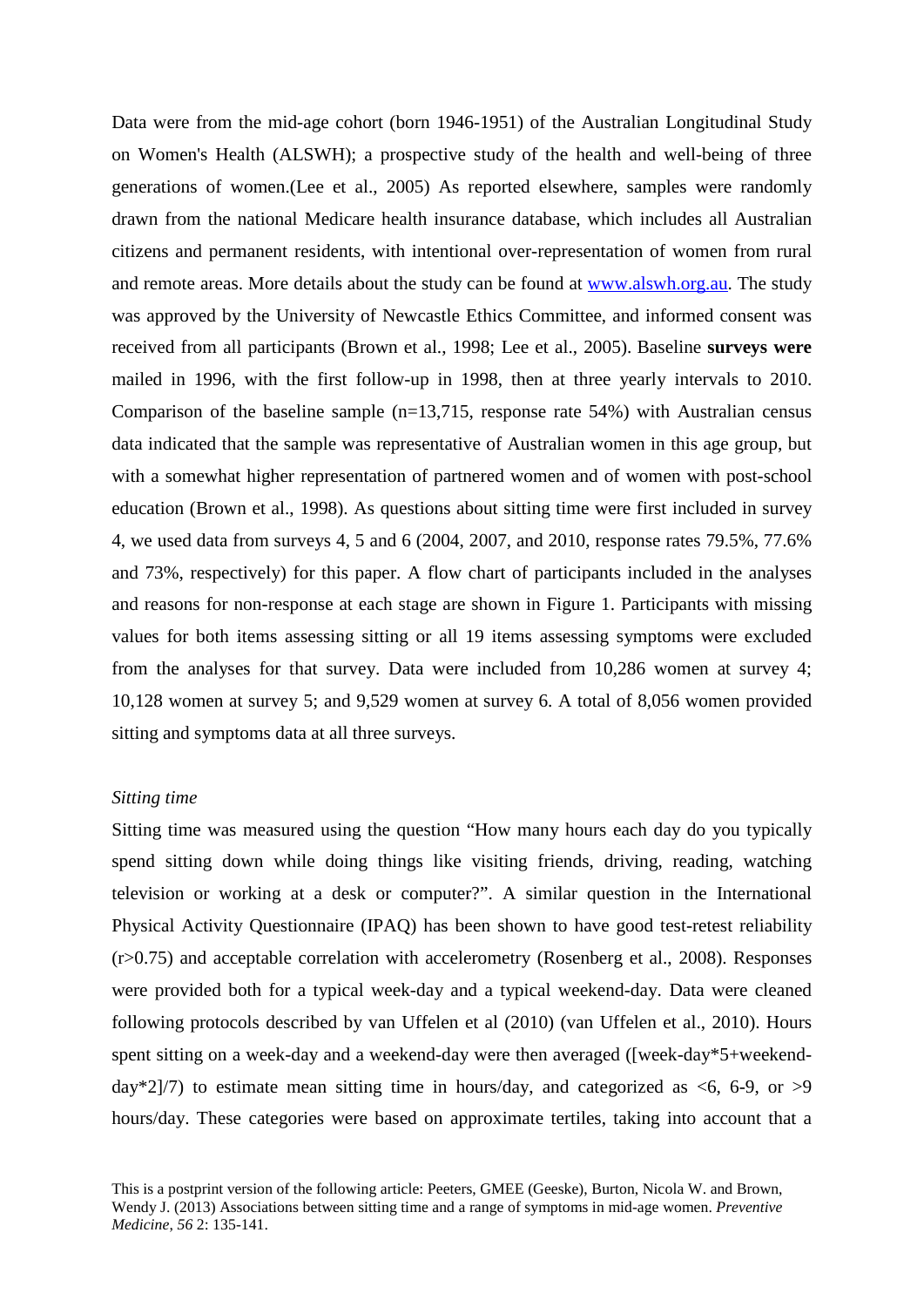threshold in adverse health outcomes has been reported at around 8 or 9 hours/day [\(Matthews](#page-12-2)  [et al., 2012;](#page-12-2) [van der Ploeg et al., 2012\)](#page-13-6).

### *Symptoms*

Participants were asked to indicate the frequency of experiencing each of 19 symptoms in the last 12 months. These symptoms included allergies/hay fever/sinusitis, breathing difficulty, indigestion/heartburn, chest pain, headaches/migraines, severe tiredness, stiff or painful joints, back pain, urine that burns or stings, haemorrhoids, other bowel problems, vaginal discharge or irritation, hot flushes, night sweats, eyesight problems, hearing problems, depression, episodes of intense anxiety, and palpitations. Response options were never, rarely, sometimes, and often. To create maximum contrast while including all participants, the categories were collapsed into often vs. never/rarely/sometimes (reference category).

# *Other variables*

Correlates of both sitting time and symptoms include sociodemographic, health and lifestyle variables [\(Gold et al., 2000;](#page-11-4) [Rhodes et al., 2012\)](#page-13-7). The following variables were found in preliminary analyses to be significantly associated with both sitting and symptoms  $(p<0.01)$ and were included as confounders: age, area of residence, education, body mass index (BMI), cigarette smoking, alcohol consumption, and physical activity. The confounders were measured using the same methods at each survey, unless stated otherwise. Area of residence was categorized based on address as urban, rural, or remote. Level of education was assessed in survey 1 (1996) as the highest qualification completed, ranging from "no formal qualification" to "university degree or higher". BMI was calculated using self-reported weight and height  $(kg/m^2)$ . Based on responses to the smoking and alcohol questions, participants were classified as never, ex-, or current smokers, and as none, low risk, rarely, or risky drinker [\(National Health and Medical Research Council, 2001\)](#page-12-10). Responses to questions about weekly frequency and duration of walking, moderate and vigorous activities were converted to a physical activity score in MET.min/week (using metabolic equivalent scores of 3.0, 4.0 and 7.5 for walking, moderate and vigorous activities, respectively) [\(Ainsworth et](#page-10-2)  [al., 2011;](#page-10-2) [Brown et al., 2008;](#page-11-5) [Kanis et al., 2004\)](#page-11-6). Although not a confounder, menopausal status was included as a sample characteristic; participants were classified as surgical, HRT/OCP user, pre-, peri- or post-menopausal, based on questions about hysterectomy, oophorectomy, hormone replacement therapy, oral contraceptive use, and menstrual bleeding.

This is a postprint version of the following article: Peeters, GMEE (Geeske), Burton, Nicola W. and Brown, Wendy J. (2013) Associations between sitting time and a range of symptoms in mid-age women. *Preventive Medicine*, *56* 2: 135-141.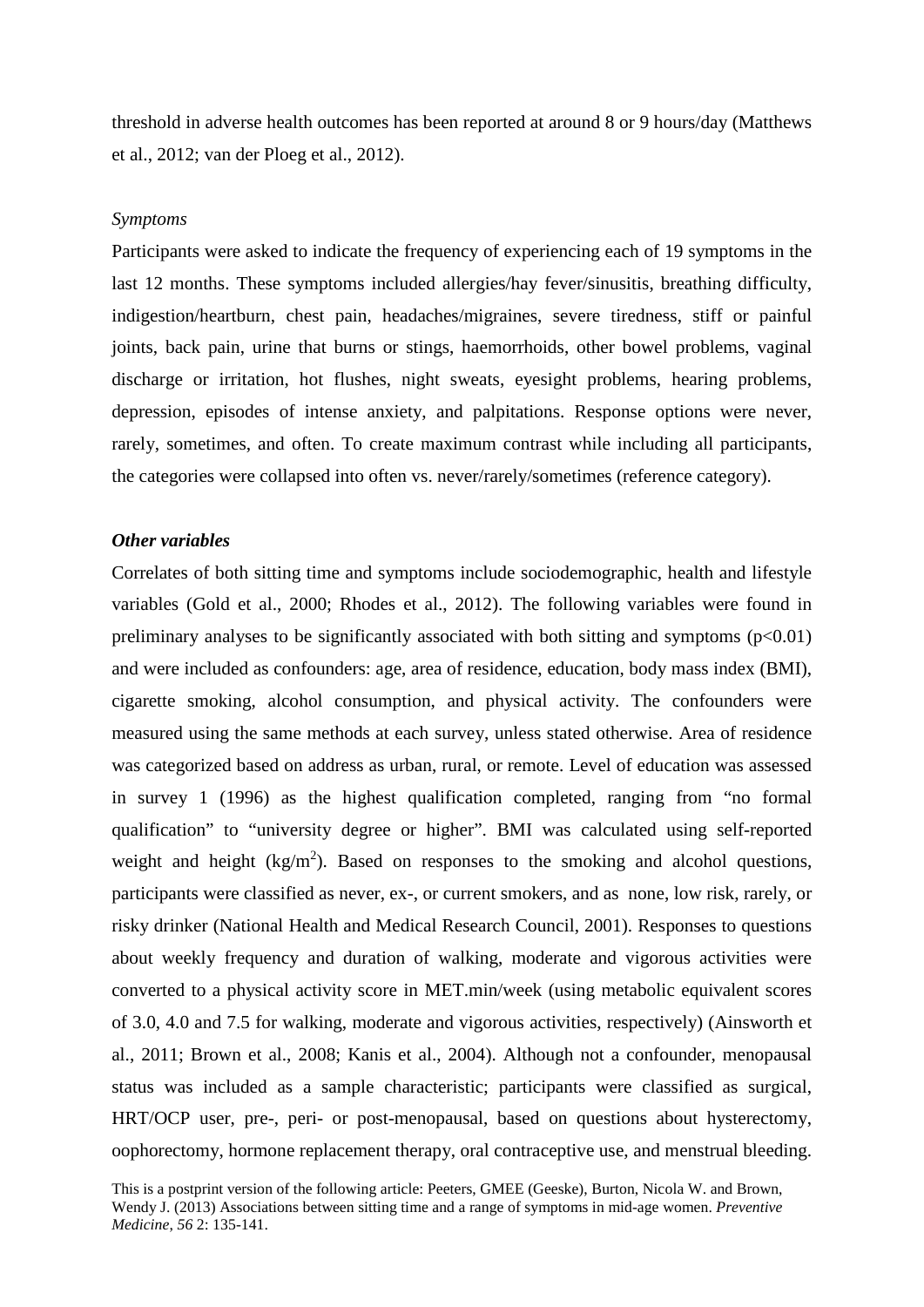Copies of the surveys and details of composite variables can be obtained from [www.alswh.org.au/surveys.html.](http://www.alswh.org.au/surveys.html)

#### *Statistical analyses*

Sociodemographic characteristics of the women who were included and those excluded from the main analyses were compared using t-tests for near normally distributed variables, Mann-Whitney U tests for variables not normally distributed, and chi-squared tests for categorical variables.

Longitudinal associations between sitting time and symptoms were tested using Generalized Estimating Equations (GEE) for dichotomous outcomes. Two models were tested: (a) sequential cross-sectional model including data from 3 surveys, and (b) prospective model with a 3-year time lag between sitting and symptoms (Figure 2). Although the first GEE technique is described here as 'sequential cross-sectional', it does have a longitudinal element, as it takes into account the fact that repeated observations from the same participants are not independent of each other, and the overall estimates take into account within-subject correlations. The second technique, described here as 'prospective', extends this concept by introducing a time-lag into the models. Following comparison of various correlation structures, the default option of exchangeable correlation structure was used [\(Zeger and](#page-13-8)  [Liang, 1986\)](#page-13-8), as this seemed robust against wrong choice of correlation structure. Analyses were done using the Stata xtgee command and unadjusted as well as adjusted for age, area of residence, education, BMI, smoking, alcohol consumption, and physical activity. To examine potential reverse causality, the prospective model was repeated after excluding participants reporting any doctor diagnosed heart disease, diabetes, lung disease, cancer (all types excluding skin cancer), or depression/anxiety at study baseline (survey 4, 2004). To reduce the risk of type I error given the multiple comparisons, the significance level was set at 0.01. Both 99% confidence intervals (CI) and p-values are presented. All analyses were done using Stata version 11.1 (StataCorp LP, US).

### **Results**

At baseline in 2004, the mean age of the participants was 55.5 (standard deviation 1.5, range 53-58) years (Table 1). The proportions of women sitting  $\lt 6$ , 6-9 and  $\geq 9$  hours/day were 53%, 30% and 17% at survey 4, 49%, 33% and 19% at survey 5 and 50%, 33% and 17% at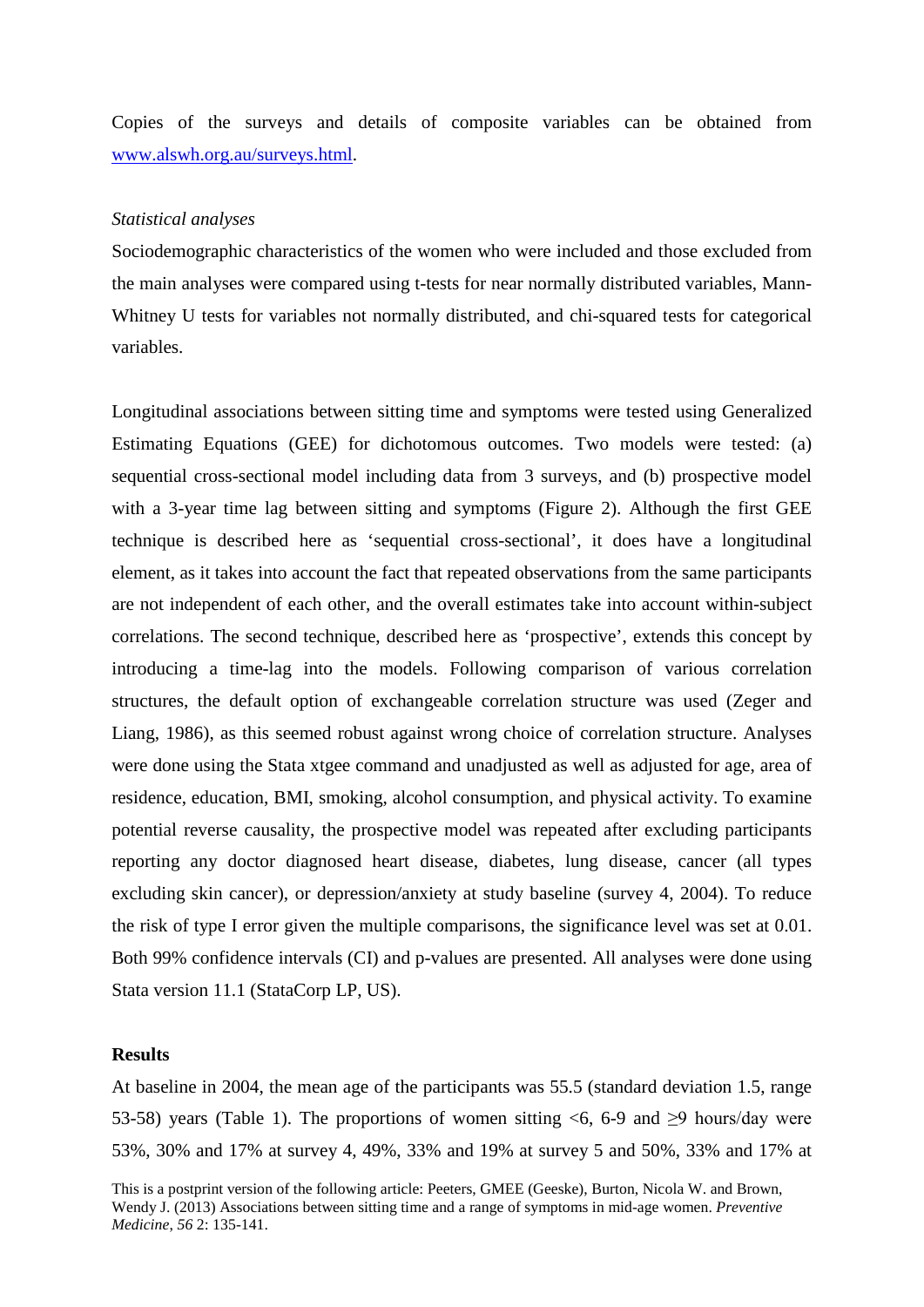survey 6, respectively. Compared with participants who were included in the analyses, those who were excluded because of missing values on sitting or symptoms had lower levels of education and were more likely to be low risk drinkers across the three surveys. Excluded participants also tended to be slightly older and more likely to live in rural or remote areas, but actual differences were small. In 2004, nearly half the women were peri-menopausal. Three years later the majority of these women had progressed to being post-menopausal.

In the sequential cross-sectional model, unadjusted dose-response relationships were found between sitting and breathing difficulties, indigestion/heartburn, severe tiredness, stiff/painful joints, and depression (Table 2). After adjustment for confounders, none of the associations between sitting 6-9 hours/day and sitting <6 hours/day remained statistically significant. However, compared with sitting  $\leq 6$  hours/day, sitting  $\geq 9$  hours/day was significantly associated with increased odds of breathing difficulties, (OR=1.52, CI=1.17-2.00), severe tiredness  $(OR=1.21, CI=1.05-1.40)$ , other bowel problems  $(OR=1.26, CI=1.02-1.56)$ , eyesight problems (OR=1.16, CI=1.01-1.34), and depression (OR=1.39, CI=1.15-1.68). In addition, sitting >9 hours/day was associated with decreased odds of palpitations (OR=0.73,  $CI = 0.51 - 0.99$ ).

In the unadjusted prospective model, sitting >9 hours/day was associated with breathing difficulties, chest pain, severe tiredness, and depression three years later. After adjustment for confounders, associations remained statistically significant for all these symptoms except depression. Sitting >9 hours/day was associated with increased odds of having breathing difficulties (OR=1.94, CI=1.40-2.69), chest pain (OR=2.05, CI=1.14-3.70), and severe tiredness (OR=1.24, CI=1.04-1.48) three years later. When participants who reported having heart disease (n=331), lung disease (n=1423), diabetes (n=624), cancer (n=336) or depression  $(n=1776)$  at the 2004 baseline (total excluded n=3583) were excluded, adjusted odds ratios for sitting >9 hours/day compared with sitting <6 hours/day were even higher for breathing difficulties (OR=3.04, CI=1.56-5.93) and chest pain (OR=2.99, CI=1.14-7.83) (Table 4 online only). However, the association between sitting and severe tiredness was no longer significant (>9 hours/day: OR=1.06, CI=0.81-1.40).

### **Discussion**

This is a postprint version of the following article: Peeters, GMEE (Geeske), Burton, Nicola W. and Brown, Wendy J. (2013) Associations between sitting time and a range of symptoms in mid-age women. *Preventive Medicine*, *56* 2: 135-141.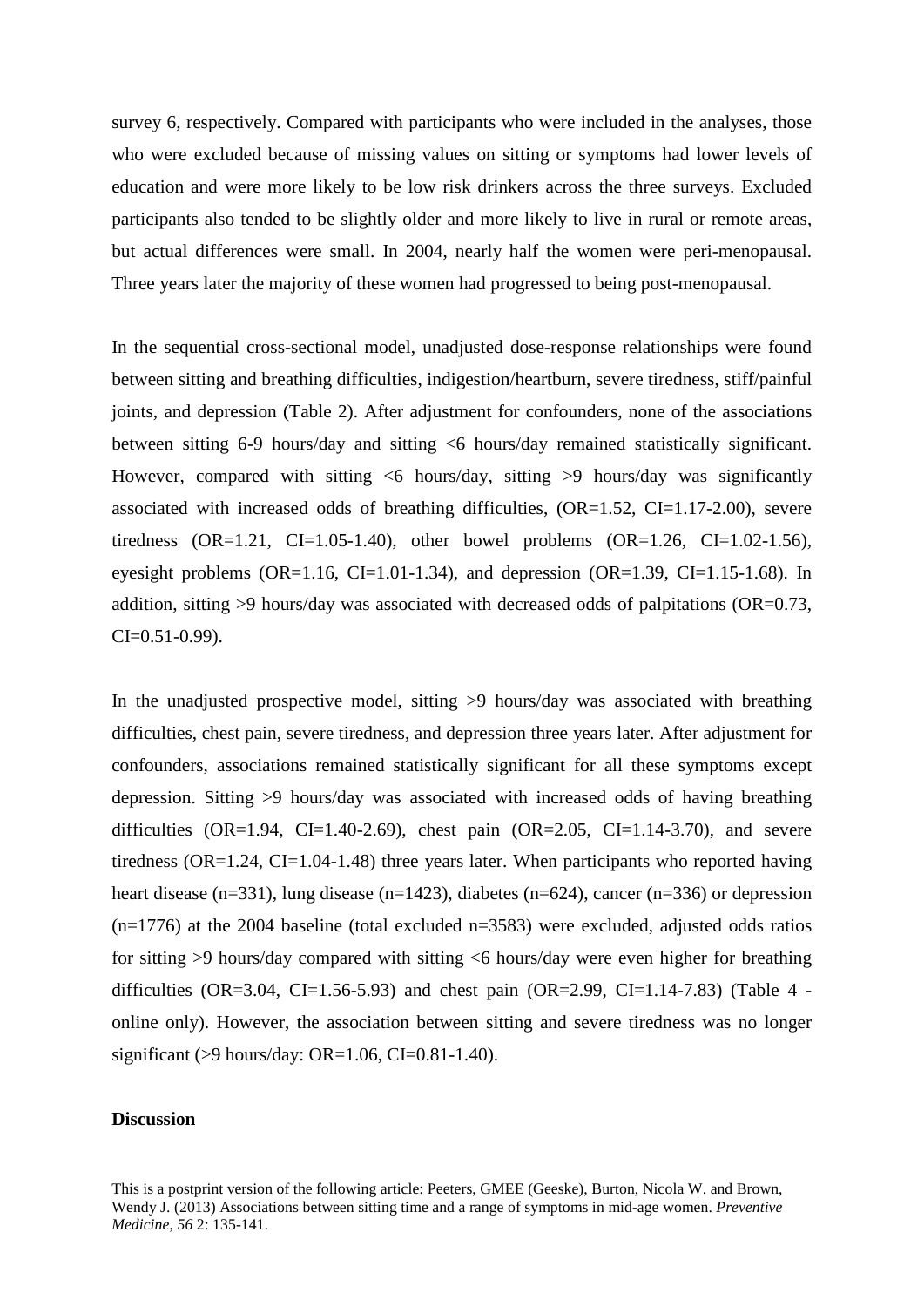The aim of this study was to explore associations between sitting time and a range of physical and psychological symptoms in mid-age women. The sequential cross sectional model showed that prolonged sitting (>9 hours/day) was significantly associated with increased odds of breathing difficulties, severe tiredness, bowel problems, eyesight problems, and depression, after adjustment for confounders, including physical activity and BMI. Although the results were consistent across the three surveys over six years, the direction of the relationships cannot be confirmed from these data. It seems plausible however, to consider that having problems with breathing, tiredness, eyesight or depression, may predispose women to sit for long periods of time. However, the associations between sitting and breathing difficulties, severe tiredness, and chest pain, were also significant in the prospective model with a 3-year time lag. These three symptoms are all related to cardiovascular health and further research in this area is needed to examine whether a causal relationship between sitting and symptoms related to cardiovascular conditions exists.

The association between sitting time and breathing difficulties is interesting because previous analyses from the ALSWH indicate markedly increased risk of weight gain for mid-age women who sit >8 hours/day [\(Brown et al., 2005\)](#page-11-7). Increases in body weight have been associated with worsening pulmonary function, caused by the mechanical effects of truncal obesity and metabolic effects of adipose tissue [\(McClean et](#page-12-11) al., 2008). Overweight has been identified as a risk factor for various respiratory conditions, including chronic obstructive pulmonary disease (COPD) and asthma [\(McClean et al., 2008\)](#page-12-11).

The current analyses used prevalence, rather than incidence, of symptoms as the outcome. The rationale for this was that the phrasing of the question and design of the study constrained the estimation of incidence. The questionnaire asked about frequency of symptoms perceived in the past 12 months, while there was a 3-year interval between surveys. Hence a 2-year gap in information exists. Moreover, unlike chronic health conditions such as diabetes or heart disease, physical and psychological symptoms not associated with a specific diagnosis may come and go over time, and having a symptom at one time does not mean the participant will still have it three years later. To test whether the associations found in the prospective models were explained by reverse causation, the analyses were repeated after exclusion of participants reporting chronic conditions at the 2004 baseline (survey 4). The prospective associations between sitting >9 hours/day and

This is a postprint version of the following article: Peeters, GMEE (Geeske), Burton, Nicola W. and Brown, Wendy J. (2013) Associations between sitting time and a range of symptoms in mid-age women. *Preventive Medicine*, *56* 2: 135-141.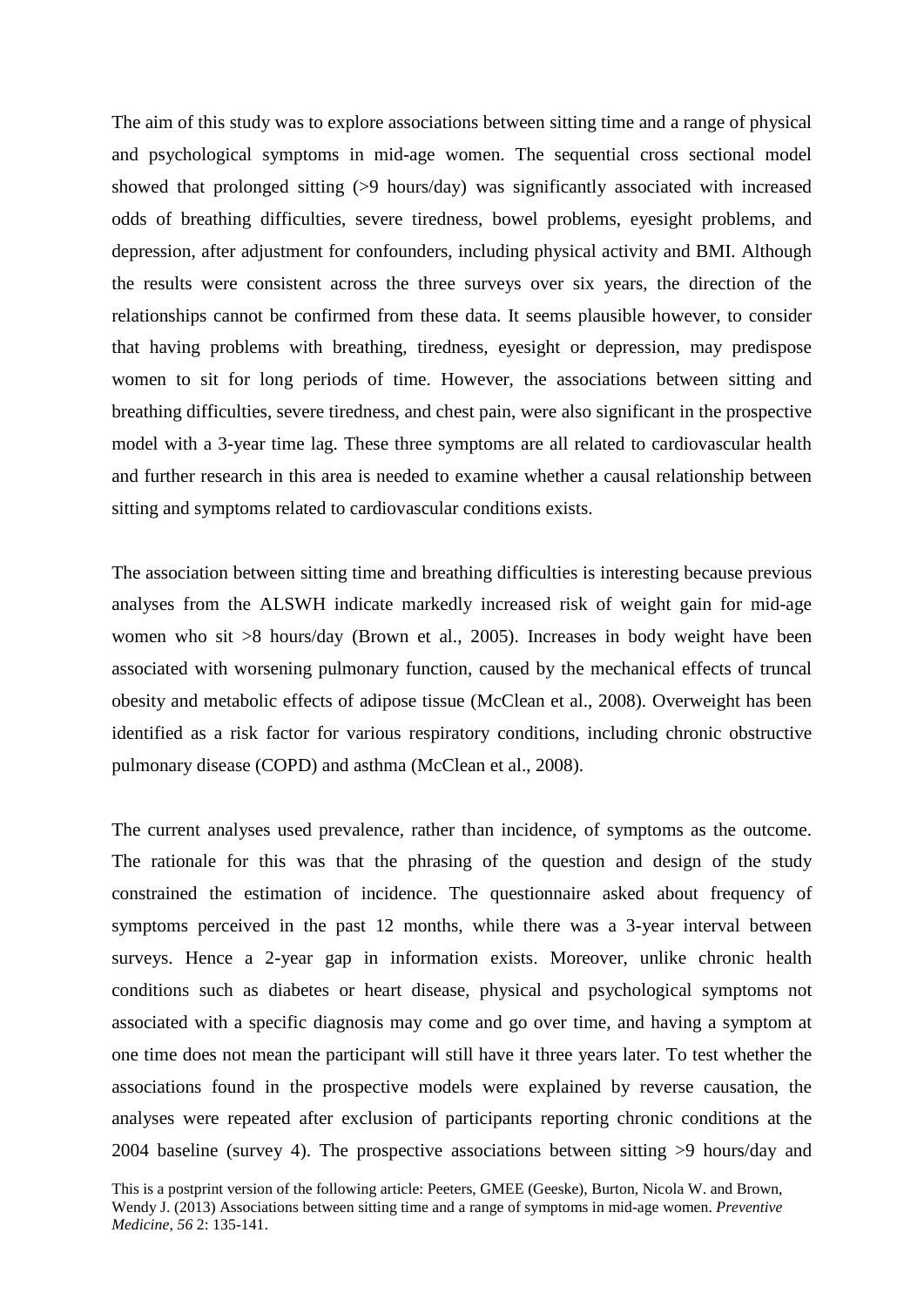breathing difficulties and chest pain remained significant, providing a first hint towards a causal relationship between sitting and symptoms of cardiovascular and respiratory conditions. However, confirmation of the current findings in different samples and evidence supporting a biological mechanism are needed to strengthen the case for a potential causal relationship. The association between sitting and tiredness, however, disappeared, suggesting that the association between sitting and tiredness in the original analyses were explained by pre-existing chronic conditions.

As we are unaware of any previous work on the relationships between sitting and general somatic symptoms, we can only hypothesise about potential underlying mechanisms. It is feasible that there could be a cycle of events whereby women who are tired, for whatever reason, sit more. Over time, a lack of contractile stimulation of skeletal muscles results in significant metabolic changes, the most notable of which is a decrease in lipoprotein lipase activity (LPL), an enzyme involved in skeletal muscle uptake of triglycerides and free fatty acids. This could lead to increases in plasma triglycerides and decreases in HDL-cholesterol, which are risk factors for coronary and cardiovascular disease [\(Hamburg et al., 2007;](#page-11-8) [Hamilton et al., 2007;](#page-11-9) [Yanagibori et al., 1998\)](#page-13-9), which may then begin to manifest as chest pain and/or breathing difficulties. Although biologically plausible, evidence supporting this pathway is still minimal and much more research is needed.

The major strengths of this study are the use of a large population-based sample that is representative of the mid-age women in Australia; this supports the generalizability of the findings. It is unclear however, if the findings can be generalised to men. In addition, the consistency of the results from the sequential cross-sectional models and prospective models add to the confidence in the associations that were found. The wide range of included symptoms allowed interpretation of the results in a broad context, but also raises the issue of multiple testing. To minimize the risk of type I error, a lower significance level was used  $(\alpha=0.01)$  and exact p-values were presented, in addition to 99% confidence intervals, to facilitate interpretation of the results. A limitation of the current study is that measurement was based on self-report, which could have resulted in some measurement error and attenuation of the estimated odds ratios. The sitting question was rather simplistic, however, previous studies using this item have shown associations with weight and mortality [\(Pavey et](#page-13-10)  [al., 2012;](#page-13-10) [van Uffelen et al., 2010\)](#page-13-5). Although analyses were adjusted for age, area of

This is a postprint version of the following article: Peeters, GMEE (Geeske), Burton, Nicola W. and Brown, Wendy J. (2013) Associations between sitting time and a range of symptoms in mid-age women. *Preventive Medicine*, *56* 2: 135-141.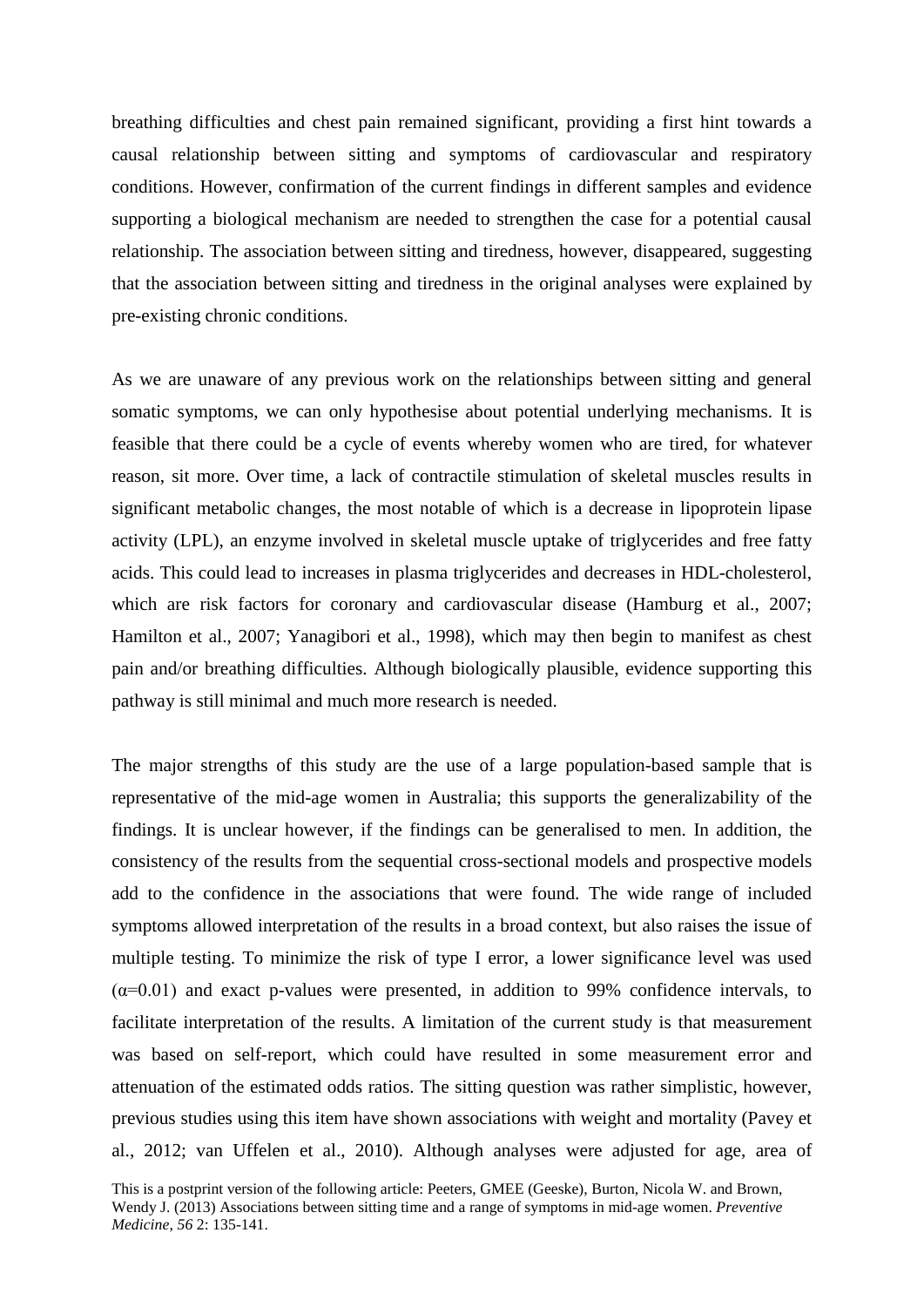residence, education, physical activity, BMI, smoking status, and alcohol consumption, unmeasured confounding may have occurred. Replication of the current findings in a study with objective measurement of sitting would be ideal, but challenging, given the large sample size and long term follow-up needed.

# **Conclusion**

These analyses indicate that prolonged sitting is associated with an increased risk of somatic symptoms in mid-age women. Prolonged sitting was associated with increased odds of often experiencing breathing difficulties and chest pain three years later, suggesting that sitting may be a determinant of these symptoms. Over time, such symptoms may be indicative of developing cardiovascular or respiratory conditions.

### **Acknowledgements**

The Australian Longitudinal Study on Women's Health (ALSWH) was conceived and developed by groups of interdisciplinary researchers at the Universities of Newcastle and Queensland, and funded by the Australian Government Department of Health and Ageing. Authors GP and NWB were supported by a program grant from the (Australian) National Health and Medical Research Council (NHMRC grant 569940: Owen, Bauman and Brown). The funding sources had no involvement in the study design, data collection, analyses and interpretation, or writing of the manuscript.

# **Conflict of interest**

The authors declare there is no conflict of interest.

#### **Reference list**

<span id="page-10-2"></span>Ainsworth BE, Haskell WL, Herrmann SD, Meckes N, Bassett DR, Jr., Tudor-Locke C, Greer JL, Vezina J, Whitt-Glover MC, et al., 2011. 2011 Compendium of Physical Activities: a second update of codes and MET values. Med Sci Sports Exerc 43:1575-1581.

<span id="page-10-1"></span>Atsma F, Bartelink ML, Grobbee DE, van der Schouw YT, 2006. Postmenopausal status and early menopause as independent risk factors for cardiovascular disease: a meta-analysis. Menopause 13:265-279.

<span id="page-10-0"></span>Brown WJ, Bauman AE, Owen N, 2009. Stand up, sit down, keep moving: turning circles in physical activity research? Br J Sports Med 43:86-88.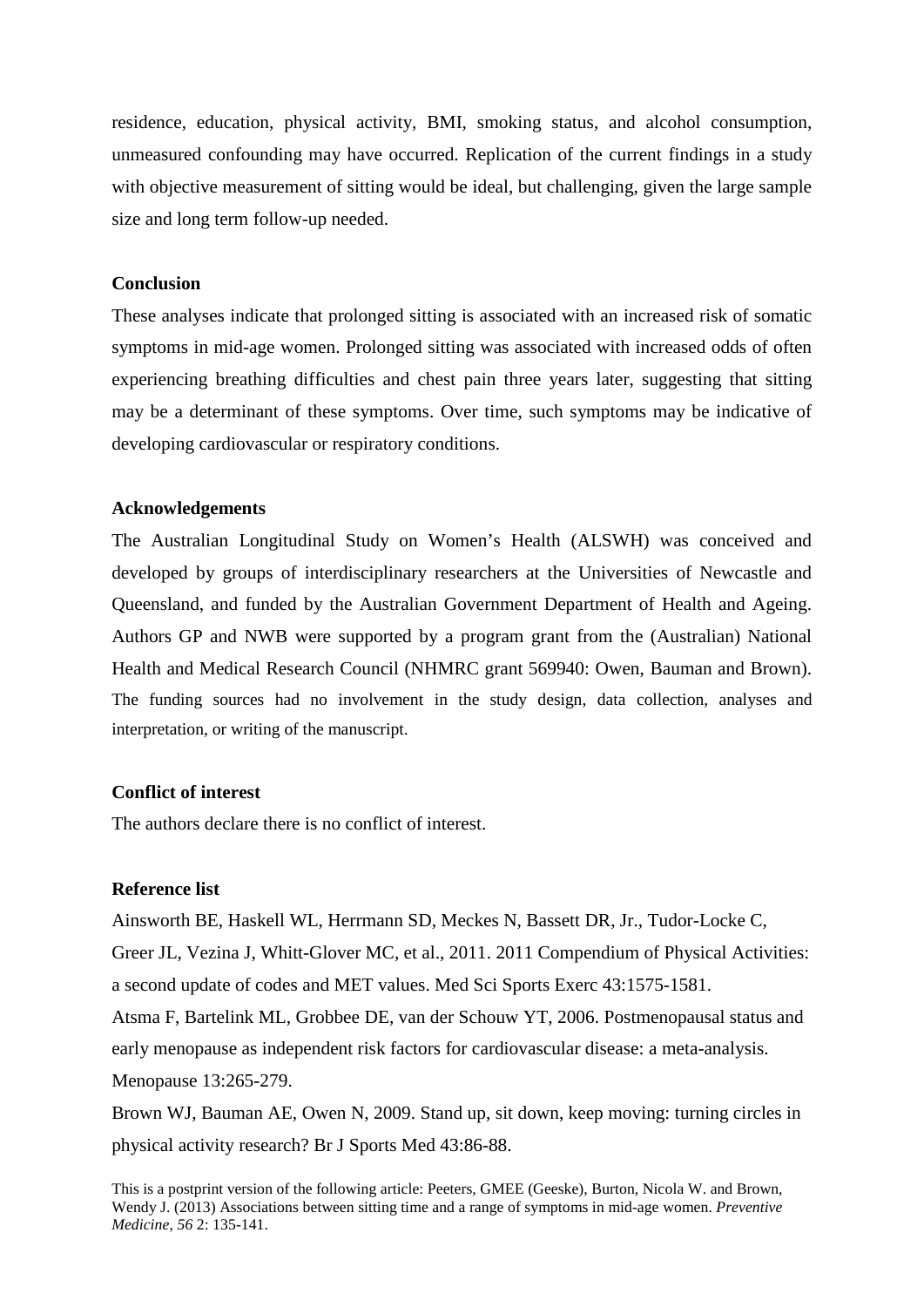<span id="page-11-3"></span>Brown WJ, Bryson L, Byles JE, Dobson AJ, Lee C, Mishra G, Schofield M, 1998. Women's Health Australia: recruitment for a national longitudinal cohort study. Women Health 28:23- 40.

<span id="page-11-5"></span>Brown WJ, Burton NW, Marshall AL, Miller YD, 2008. Reliability and validity of a modified self-administered version of the Active Australia physical activity survey in a sample of mid-age women. Aust N Z J Public Health 32:535-541.

<span id="page-11-7"></span>Brown WJ, Williams L, Ford JH, Ball K, Dobson AJ, 2005. Identifying the energy gap: magnitude and determinants of 5-year weight gain in midage women. Obes Res 13:1431- 1441.

<span id="page-11-1"></span>Friberg E, Mantzoros CS, Wolk A, 2006. Physical activity and risk of endometrial cancer: a population-based prospective cohort study. Cancer Epidemiol Biomarkers Prev 15:2136- 2140.

<span id="page-11-2"></span>Gierach GL, Chang SC, Brinton LA, Lacey JV, Jr., Hollenbeck AR, Schatzkin A, Leitzmann MF, 2009. Physical activity, sedentary behavior, and endometrial cancer risk in the NIH-AARP Diet and Health Study. Int J Cancer 124:2139-2147.

<span id="page-11-4"></span>Gold EB, Sternfeld B, Kelsey JL, Brown C, Mouton C, Reame N, Salamone L, Stellato R, 2000. Relation of demographic and lifestyle factors to symptoms in a multi-racial/ethnic population of women 40-55 years of age. Am J Epidemiol 152:463-473.

<span id="page-11-0"></span>Gomez-Cabello A, Pedrero-Chamizo R, Olivares PR, Hernandez-Perera R, Rodriguez-Marroyo JA, Mata E, Aznar S, Villa JG, Espino-Toron L, et al., 2012. Sitting time increases the overweight and obesity risk independently of walking time in elderly people from Spain. Maturitas.

<span id="page-11-8"></span>Hamburg NM, McMackin CJ, Huang AL, Shenouda SM, Widlansky ME, Schulz E, Gokce N, Ruderman NB, Keaney JF, Jr., et al., 2007. Physical inactivity rapidly induces insulin resistance and microvascular dysfunction in healthy volunteers. Arterioscler Thromb Vasc Biol 27:2650-2656.

<span id="page-11-9"></span>Hamilton MT, Hamilton DG, Zderic TW, 2007. Role of low energy expenditure and sitting in obesity, metabolic syndrome, type 2 diabetes, and cardiovascular disease. Diabetes 56:2655- 2667.

<span id="page-11-6"></span>Kanis JA, Johnell O, Oden A, De Laet C, Mellstrom D, 2004. Epidemiology of osteoporosis and fracture in men. Calcif Tissue Int 75:90-99.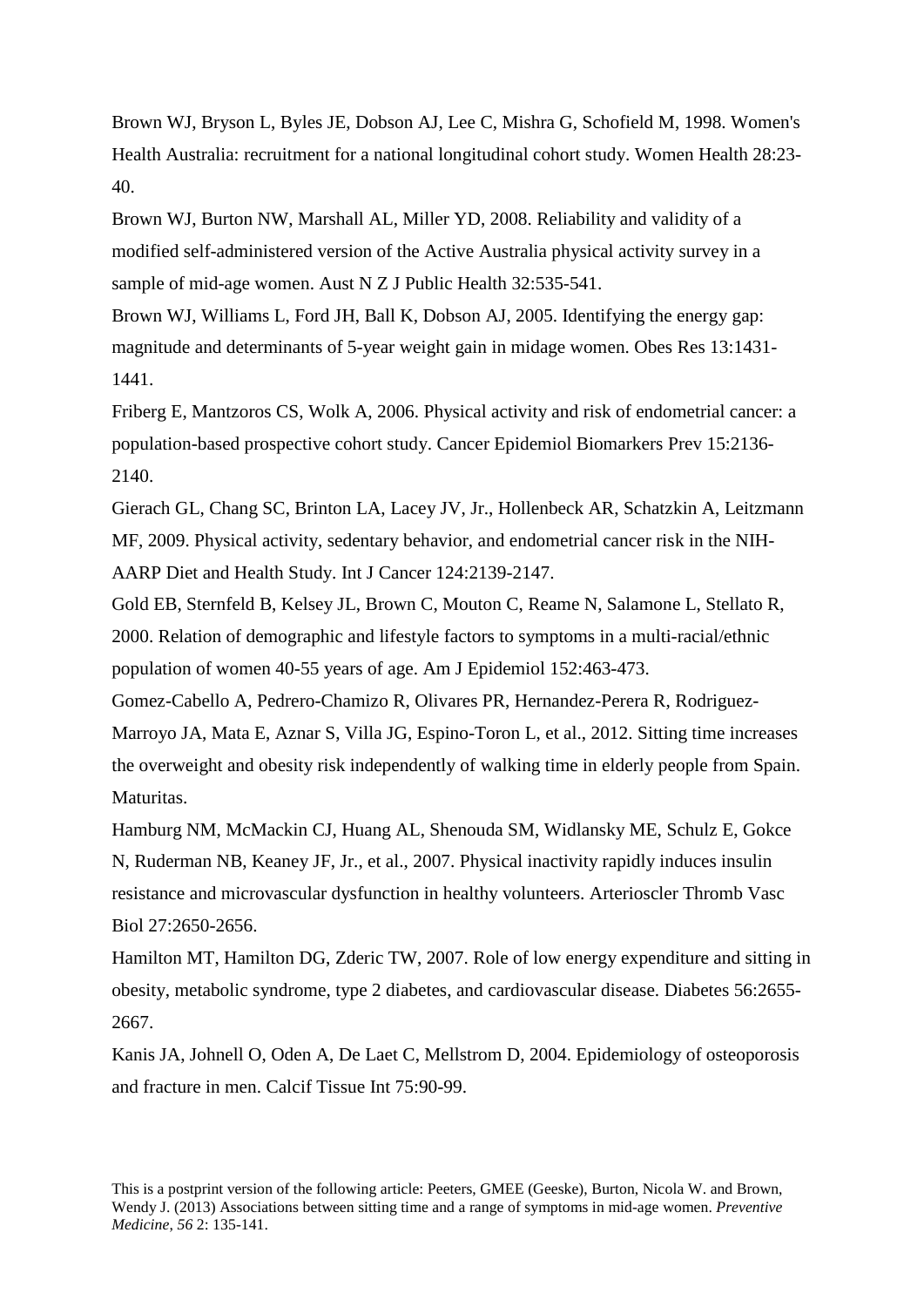<span id="page-12-1"></span>Koster A, Caserotti P, Patel KV, Matthews CE, Berrigan D, Van Domelen DR, Brychta RJ, Chen KY, Harris TB, 2012. Association of sedentary time with mortality independent of moderate to vigorous physical activity. PLoS ONE 7:e37696.

<span id="page-12-9"></span><span id="page-12-3"></span>Lee C, Dobson AJ, Brown WJ, Bryson L, Byles J, Warner-Smith P, Young AF, 2005. Cohort Profile: the Australian Longitudinal Study on Women's Health. Int J Epidemiol 34:987-991. Leitzmann MF, Giovannucci EL, Rimm EB, Stampfer MJ, Spiegelman D, Wing AL, Willett WC, 1998. The relation of physical activity to risk for symptomatic gallstone disease in men. Ann Intern Med 128:417-425.

<span id="page-12-4"></span>Leitzmann MF, Rimm EB, Willett WC, Spiegelman D, Grodstein F, Stampfer MJ, Colditz GA, Giovannucci E, 1999. Recreational physical activity and the risk of cholecystectomy in women. N Engl J Med 341:777-784.

<span id="page-12-2"></span>Matthews CE, George SM, Moore SC, Bowles HR, Blair A, Park Y, Troiano RP, Hollenbeck A, Schatzkin A, 2012. Amount of time spent in sedentary behaviors and cause-specific mortality in US adults. Am J Clin Nutr 95:437-445.

<span id="page-12-11"></span>McClean KM, Kee F, Young IS, Elborn JS, 2008. Obesity and the lung: 1. Epidemiology. Thorax 63:649-654.

<span id="page-12-8"></span>Meema S, Meema HE, 1976. Menopausal bone loss and estrogen replacement. Isr J Med Sci 12:601-606.

<span id="page-12-10"></span>National Health and Medical Research Council, 2001. Australian Institute of Health and Welfare. Australian Alcohol Guidelines: Health Risks and Benefits. National Health and Medical Research Council, Canberra (ACT): Commonwealth of Australia.

<span id="page-12-0"></span>Pate RR, O'Neill JR, Lobelo F, 2008. The evolving definition of "sedentary". Exerc Sport Sci Rev 36:173-178.

<span id="page-12-6"></span><span id="page-12-5"></span>Patel AV, Feigelson HS, Talbot JT, McCullough ML, Rodriguez C, Patel RC, Thun MJ, Calle EE, 2008. The role of body weight in the relationship between physical activity and endometrial cancer: results from a large cohort of US women. Int J Cancer 123:1877-1882. Patel AV, Rodriguez C, Pavluck AL, Thun MJ, Calle EE, 2006. Recreational physical activity and sedentary behavior in relation to ovarian cancer risk in a large cohort of US women. Am J Epidemiol 163:709-716.

<span id="page-12-7"></span>Patterson BJ, Doucette WR, Lindgren SD, Chrischilles EA, 2012. Living with disability: Patterns of health problems and symptom mediation of health consequences. Disabil Health J 5:151-158.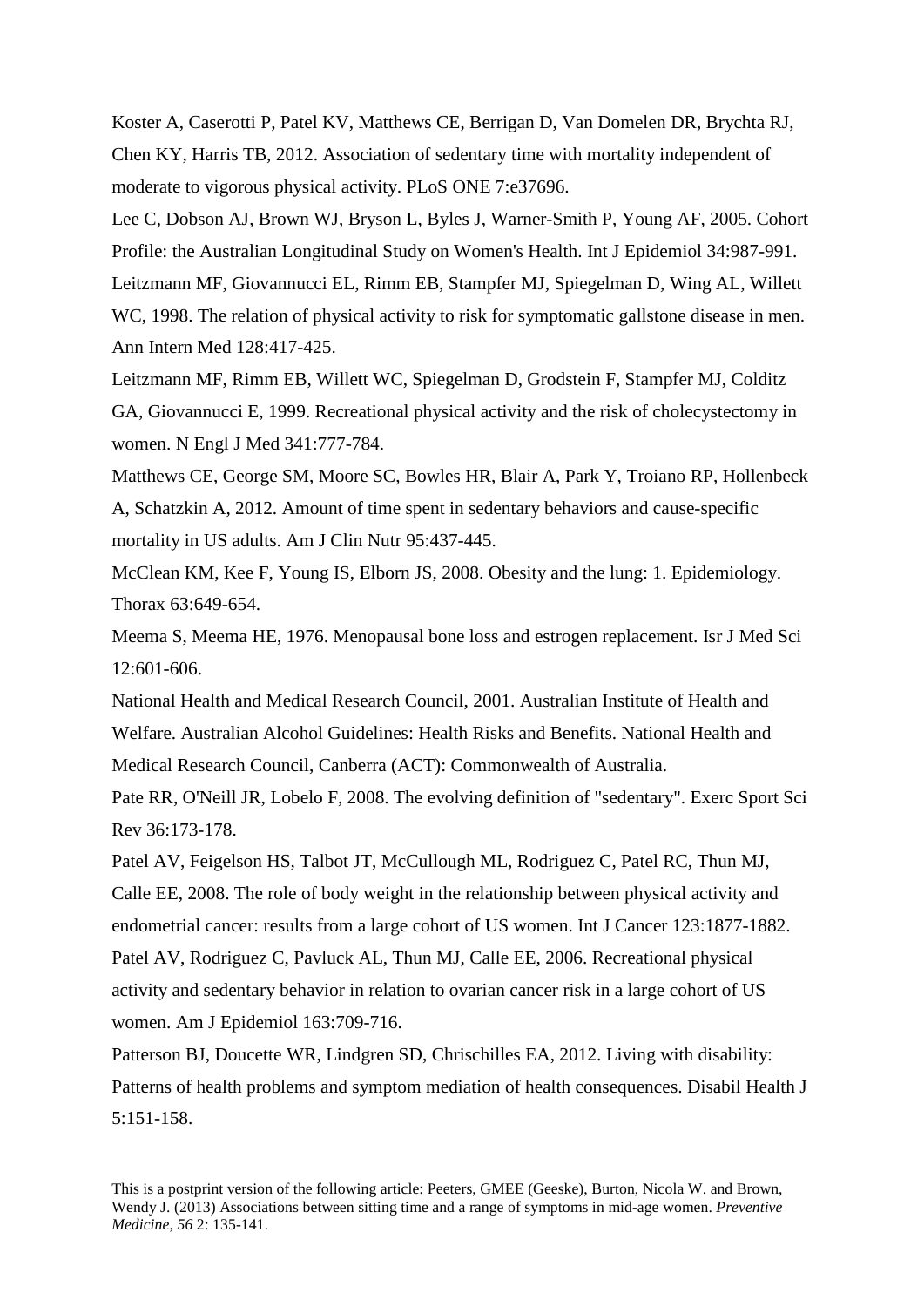<span id="page-13-10"></span>Pavey TG, Peeters G, Brown WJ, 2012. Sitting-time and 9-year all-cause mortality in older women. Br J Sports Med [Accepted Nov 2012; In press].

<span id="page-13-7"></span>Rhodes RE, Mark RS, Temmel CP, 2012. Adult sedentary behavior: a systematic review. Am J Prev Med 42:e3-e28.

<span id="page-13-4"></span>Rosenberg DE, Bull FC, Marshall AL, Sallis JF, Bauman AE, 2008. Assessment of sedentary behavior with the International Physical Activity Questionnaire. J Phys Act Health 5 Suppl 1:S30-44.

<span id="page-13-2"></span>Sanchez-Villegas A, Ara I, Guillen-Grima F, Bes-Rastrollo M, Varo-Cenarruzabeitia JJ, Martinez-Gonzalez MA, 2008. Physical activity, sedentary index, and mental disorders in the SUN cohort study. Med Sci Sports Exerc 40:827-834.

<span id="page-13-0"></span>Thorp AA, Owen N, Neuhaus M, Dunstan DW, 2011. Sedentary behaviors and subsequent health outcomes in adults a systematic review of longitudinal studies, 1996-2011. Am J Prev Med 41:207-215.

<span id="page-13-1"></span>Tremblay MS, Colley RC, Saunders TJ, Healy GN, Owen N, 2010. Physiological and health implications of a sedentary lifestyle. Appl Physiol Nutr Metab 35:725-740.

<span id="page-13-6"></span>van der Ploeg HP, Chey T, Korda RJ, Banks E, Bauman A, 2012. Sitting time and all-cause mortality risk in 222 497 Australian adults. Arch Intern Med 172:494-500.

<span id="page-13-3"></span>van der Windt DA, Dunn KM, Spies-Dorgelo MN, Mallen CD, Blankenstein AH, Stalman WA, 2008. Impact of physical symptoms on perceived health in the community. J Psychosom Res 64:265-274.

<span id="page-13-9"></span><span id="page-13-5"></span>van Uffelen JG, Watson MJ, Dobson AJ, Brown WJ, 2010. Sitting Time Is Associated With Weight, but Not With Weight Gain in Mid-Aged Australian Women. Obesity (Silver Spring). Yanagibori R, Kondo K, Suzuki Y, Kawakubo K, Iwamoto T, Itakura H, Gunji A, 1998. Effect of 20 days' bed rest on the reverse cholesterol transport system in healthy young

subjects. J Intern Med 243:307-312.

<span id="page-13-8"></span>Zeger SL, Liang KY, 1986. Longitudinal data analysis for discrete and continuous outcomes. Biometrics 42:121-130.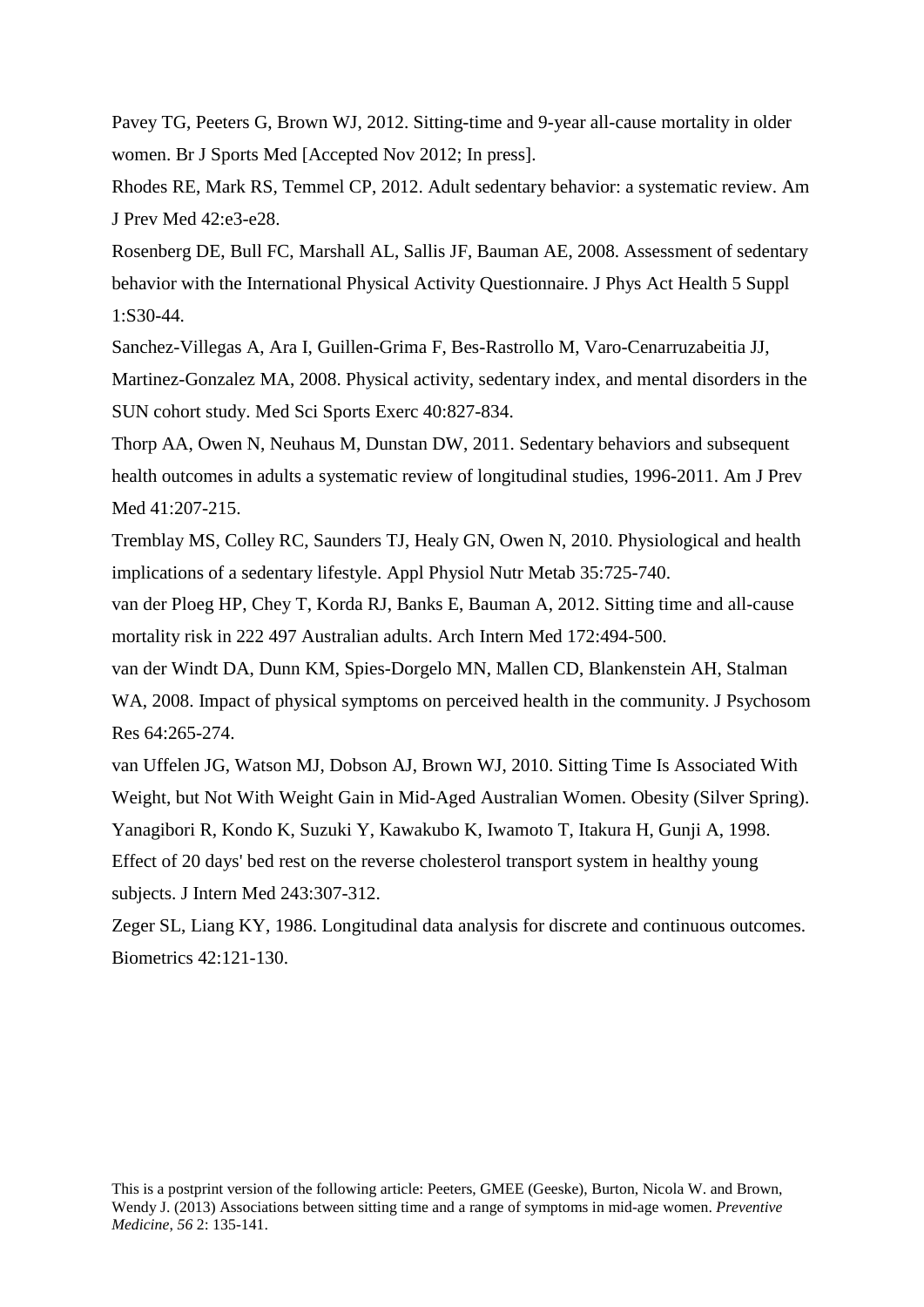Figure 1. Flow chart of participants in the Australian Longitudinal Study on Women's Health (2004-2010)

# Figure 2. Study design

This diagram shows the data from the Australian Longitudinal Study on Women's health (2004-2010) included in the two statistical models:

(a) Sequential cross-sectional model: solid arrows indicate exposure and outcome were measured at the same survey, but data from three consecutive surveys were included.

(b) Prospective model: dashed arrows indicate the 3-year time lag between the exposure and outcome variables.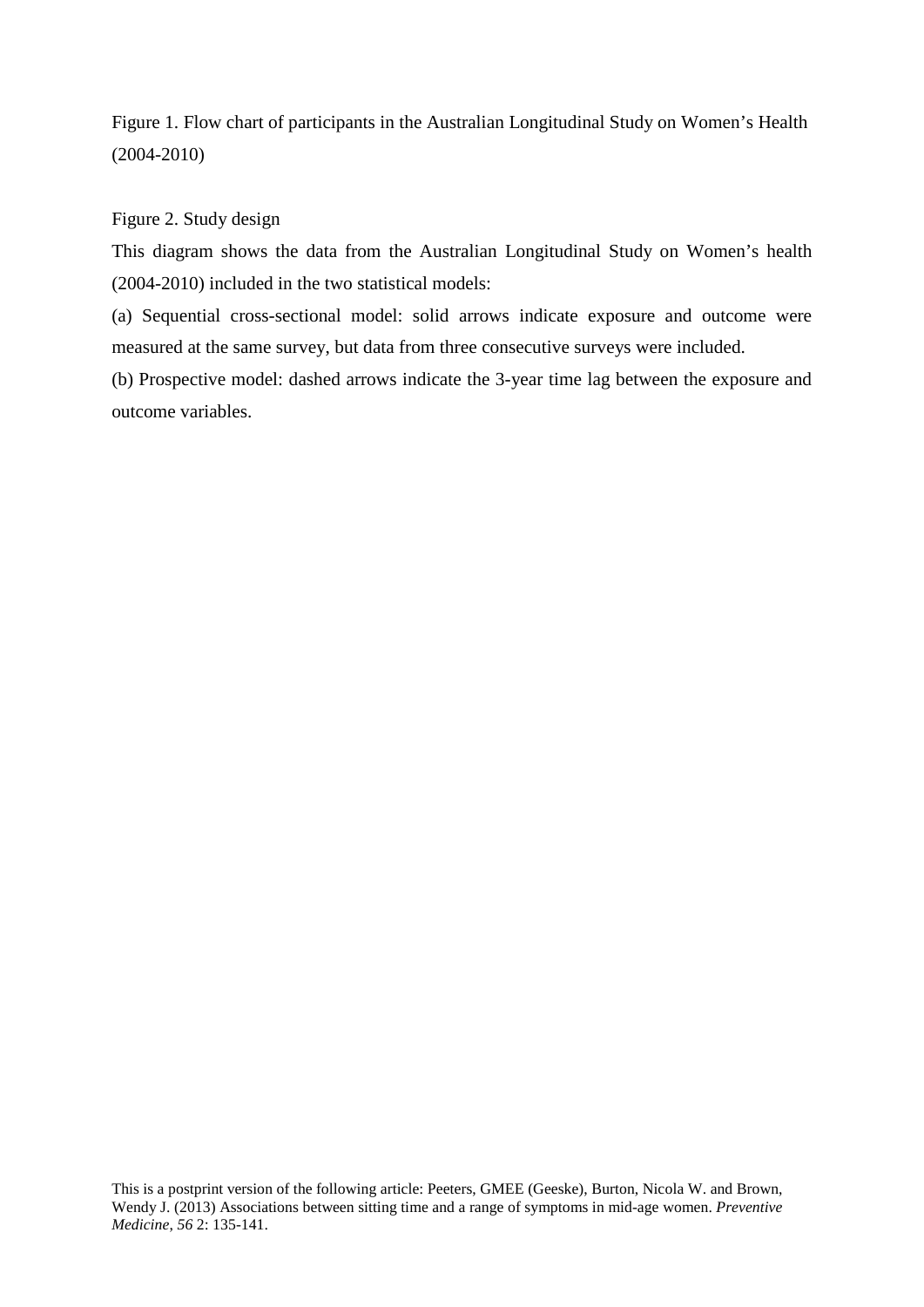|                                  | Survey 4 (2004) |                |         |                | Survey 5 (2007) |         | Survey 6 (2010) |               |         |
|----------------------------------|-----------------|----------------|---------|----------------|-----------------|---------|-----------------|---------------|---------|
|                                  | Included        | Excluded       | p       | Included       | Excluded        | p       | Included        | Excluded      | p       |
| $\mathbf N$                      | 10286           | 619            |         | 10128          | 510             |         | 9529            | 482           |         |
| Age <sup>a</sup>                 | 55.5(1.5)       | 55.6 $(1.5)$   | 0.08    | 58.5(1.5)      | 58.6 $(1.5)$    | 0.04    | 61.5(1.5)       | 61.7(1.5)     | 0.02    |
| Area of residence                |                 |                | 0.002   |                |                 | 0.03    |                 |               | 0.89    |
| urban                            | 38.4            | 32.3           |         | 39.1           | 34.7            |         | 39.3            | 38.3          |         |
| rural                            | 56.9            | 61.1           |         | 56.2           | 58.6            |         | 56.7            | 57.9          |         |
| remote                           | 4.7             | 6.6            |         | 4.7            | 6.7             |         | 3.9             | 3.9           |         |
| Education                        |                 |                | < 0.001 |                |                 | < 0.001 |                 |               | < 0.001 |
| no formal qualifications         | 16.0            | 25.7           |         | 16.0           | 23.3            |         | 15.0            | 26.3          |         |
| school certificate               | 31.6            | 35.1           |         | 31.5           | 33.9            |         | 31.7            | 32.6          |         |
| higher school certificate        | 16.7            | 15.9           |         | 16.8           | 15              |         | 16.9            | 13.2          |         |
| trade/apprenticeship             | 20.4            | 14.9           |         | 20.4           | 16.8            |         | 20.7            | 17.8          |         |
| university degree                | 15.4            | 8.5            |         | 15.3           | 11.1            |         | 15.7            | 10.2          |         |
| Physical activity <sup>b,c</sup> | 720 [190-1440]  | 585 [180-1260] | 0.03    | 720 [240-1620] | 840 [203-1500]  | 0.97    | 720 [225-1560]  | 720 [90-1650] | 0.44    |
| Body mass index <sup>a</sup>     | 27.1(5.5)       | 27.4(5.7)      | 0.25    | 27.3(5.6)      | 27.4(5.5)       | 0.85    | 27.6(5.6)       | 27.6(5.5)     | 0.25    |
| Alcohol consumption              |                 |                | < 0.001 |                |                 | 0.03    |                 |               | 0.006   |
| none drinker                     | 54.5            | 49.3           |         | 60.8           | 58.0            |         | 55.5            | 52.4          |         |
| rarely drinks                    | 23.8            | 23.9           |         | 24.4           | 26.6            |         | 23.4            | 22.8          |         |
| low risk drinker                 | 15.0            | 22.1           |         | 8.0            | 11.1            |         | 14.3            | 20.0          |         |
| risky drinker                    | 6.7             | 4.7            |         | 6.8            | 4.4             |         | 6.8             | 4.9           |         |
| Smoking status                   |                 |                | 0.08    |                |                 | 0.56    |                 |               | 0.68    |
| non smoker                       | 59.2            | 62.5           |         | 60.5           | 62.9            |         | 61.1            | 62.6          |         |
| ex smoker                        | 27.4            | 23.3           |         | 28.5           | 26.6            |         | 30.0            | 29.5          |         |
| current smoker                   | 13.4            | 14.2           |         | 11             | 10.5            |         | 9.0             | 7.9           |         |
| Menopausal status                |                 |                | 0.09    |                |                 | < 0.001 |                 |               | 0.99    |
| HRT/OCT use                      | 12.1            | 12.4           |         | 6.3            | 8.9             |         | 3.8             | 4.0           |         |
| surgical menopause               | 31.1            | 35.5           |         | 33.3           | 30.3            |         | 34.3            | 34.6          |         |

Table 1. Characteristics of participants included and excluded from the analyses at each survey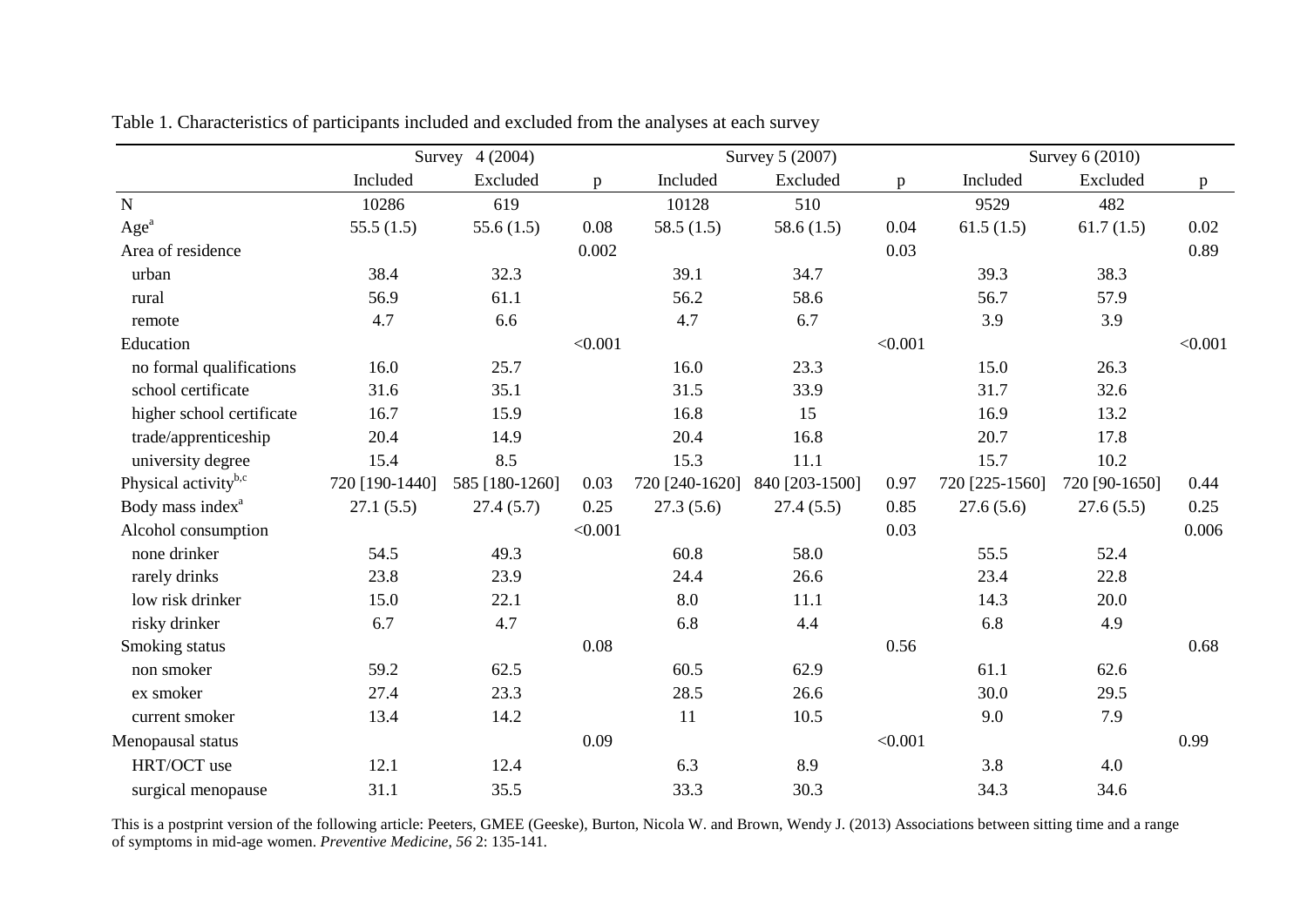| pre-menopause        | 7.U  | , <u>. .</u>   | $\mathbf{U} \cdot \mathbf{A}$ | v.c        |            |             |  |
|----------------------|------|----------------|-------------------------------|------------|------------|-------------|--|
| ri-menopause<br>peri | .v.o | 42.3           | ⊸∙                            | 1.U        | ◡ •∠       | ◡.∠<br>$ -$ |  |
| Post-menopause       | ◡.◡  | $\mathbf{v}$ . | 50 C<br>JO.J                  | cο.<br>ັບ. | <b>UI.</b> | . <u>.</u>  |  |

Data were from participants in the 2004, 2007 and 2010 surveys of the Australian Longitudinal Study on Women's health (ALSWH).Continuous variables are presented as <sup>a</sup> means and standard deviations and p-values are based on t-tests for near normally distributed variables, or <sup>b</sup> medians and interquartile ranges and p-values are based on the Mann-Whitney U test for not normally distributed variables. Categorical variables are presented as proportions and p-values are based on chi-squared tests. <sup>c</sup> Physical activity is presented in MET.minutes/week.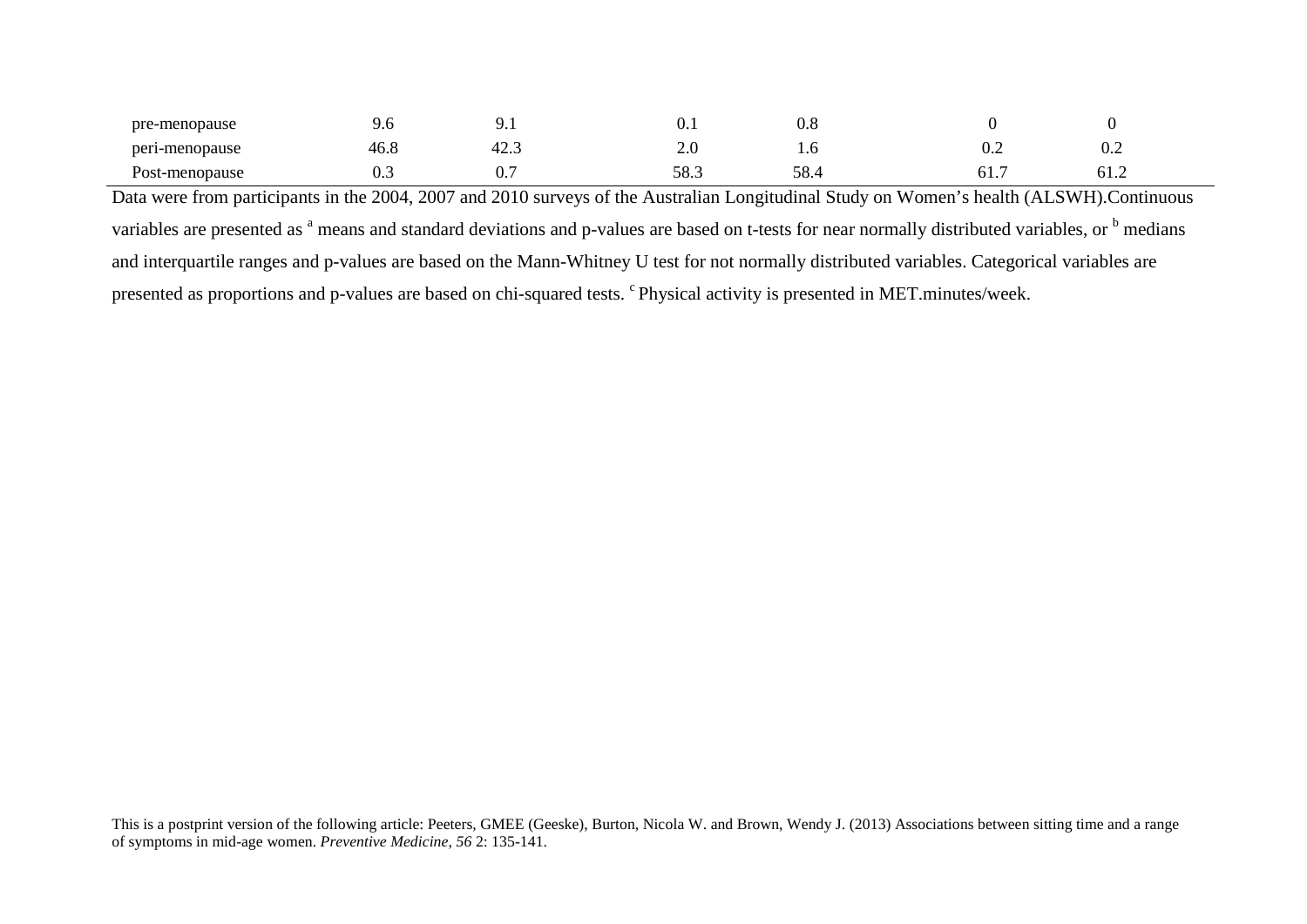|                                | Sitting     | Survey4<br>(2004) | Survey 5<br>(2007) | Survey 6<br>(2010) |           | Unadjusted                                      |       |           | Adjusted <sup>a</sup>                         |       |
|--------------------------------|-------------|-------------------|--------------------|--------------------|-----------|-------------------------------------------------|-------|-----------|-----------------------------------------------|-------|
|                                | (h/day)     | $n$ (% often)     | n (% often)        | n (% often)        | <b>OR</b> | 99%CI                                           | p     | <b>OR</b> | 99%CI                                         | p     |
| Allergies                      | $<$ 6       | 5341 (12.6)       | 4859 (12.3)        | 4682 (11.8)        | 1.00      |                                                 |       | 1.00      |                                               |       |
|                                | $6 - 9$     | 3053 (13.5)       | 3253 (11.7)        | 3112 (12.4)        |           | 1.01 0.92-1.11                                  | 0.85  |           | 1.01 0.91-1.12                                | 0.84  |
|                                | $\geq 9$    | 1608 (13.4)       | 1870 (13.1)        | 1601 (12.2)        |           | 1.07 0.95-1.21                                  | 0.14  |           | 1.07 0.93-1.22                                | 0.20  |
| <b>Breathing</b><br>difficulty | <6          | 5224(2.4)         | 4809 (2.4)         | 4621(2.3)          | 1.00      |                                                 |       | 1.00      |                                               |       |
|                                | $6-9$       | 2967 (3.3)        | 3219(2.6)          | 3089 (3.3)         |           | 1.26 1.03-1.54 0.003                            |       |           | 1.20 0.95-1.52                                | 0.05  |
|                                | $\geq 9$    | 1649(3.5)         | 1849(4.6)          | 1598 (4.9)         |           |                                                 |       |           | 1.56 1.24-1.97 < 0.001 1.52 1.17-2.00 < 0.001 |       |
| Indigestion/<br>heartburn      | <6          | 5269(7.3)         | 4832 (7.8)         | 4662(8.1)          | 1.00      |                                                 |       | 1.00      |                                               |       |
|                                | $6-9$       | 2989 (8.4)        | 3254(7.9)          | 3112 (9.4)         |           | 1.14 1.01-1.28 0.007                            |       |           | 1.09 0.95-1.24                                | 0.11  |
|                                | $\geq\!\!9$ | 1674(9.7)         | 1852 (9.5)         | 1604(9.8)          |           | 1.27 1.09-1.47 < 0.001 1.17 0.99-1.38           |       |           |                                               | 0.02  |
| Chest pain                     | <6          | 5125 (0.9)        | 4771(1.1)          | 4588 (0.7)         | 1.00      |                                                 |       | 1.00      |                                               |       |
|                                | $6-9$       | 2913 (1.0)        | 3190 (0.9)         | 3063(0.8)          |           | 1.03 0.71-1.48                                  | 0.85  |           | 0.95 0.63-1.43                                | 0.74  |
|                                | $\geq 9$    | 1630(1.2)         | 1834 (1.7)         | 1578(1.0)          |           | 1.38 0.92-2.07                                  | 0.04  |           | 1.22 0.76-1.95                                | 0.28  |
| Headaches                      | $<$ 6       | 5317 (9.1)        | 4868 (8.2)         | 4695 (7.0)         | 1.00      |                                                 |       | 1.00      |                                               |       |
|                                | $6-9$       | 3039 (10.3)       | 3255(8.3)          | 3131(6.3)          |           | 1.04 0.92-1.16                                  | 0.43  |           | 1.06 0.93-1.20                                | 0.28  |
|                                | $\geq$ 9    | 1691 (9.2)        | 1868(8.1)          | 1602(8.1)          |           | 1.00 0.86-1.16                                  | 0.98  |           | 1.05 0.89-1.24                                | 0.46  |
| Severe                         | <6          | 5269 (11.3)       | 4840 (11.0)        | 4648 (10.4)        | 1.00      |                                                 |       | 1.00      |                                               |       |
| tiredness                      | $6-9$       | 3010 (12.9)       | 3229 (12.3)        | 3118 (11.6)        |           | 1.11 1.00-1.23                                  | 0.009 |           | 1.05 0.94-1.19                                | 0.24  |
|                                | $\geq$      | 1678 (14.5)       | 1855 (15.0)        | 1598 (14.8)        |           | $1.30$ $1.15-1.47$ < 0.001 1.21 1.05-1.40       |       |           |                                               | 0.001 |
| Stiff/painful                  | <6          | 5329 (23.0)       | 4863 (24.6)        | 4688 (25.0)        | 1.00      |                                                 |       | 1.00      |                                               |       |
| joints                         | $6-9$       | 3027 (23.9)       | 3262(26.1)         | 3120 (27.0)        |           | 1.09 1.01-1.17                                  | 0.003 |           | 1.07 0.98-1.17                                | 0.04  |
|                                | $\geq 9$    | 1697 (25.8)       | 1877 (27.4)        | 1609 (30.9)        |           | $1.16$ $1.06 - 1.28$ < 0.001 $1.09$ 0.98 - 1.21 |       |           |                                               | 0.04  |
| Back pain                      | < 6         | 5323 (17.3)       | 4881 (18.9)        | 4698 (18.3)        | 1.00      |                                                 |       | 1.00      |                                               |       |
|                                | $6 - 9$     | 3024 (17.3)       | 3263 (18.7)        | 3126 (19.6)        |           | 1.05 0.97-1.14                                  | 0.14  |           | 1.04 0.95-1.15                                | 0.24  |
|                                | $\geq 9$    | 1698 (19.6)       | 1877 (21.9)        | 1615(20.8)         |           | 1.10 0.99-1.22                                  | 0.02  |           | 1.07 0.95-1.20                                | 0.14  |
| Urine                          | <6          | 5267(0.9)         | 4865(1.3)          | 4672(0.8)          | 1.00      |                                                 |       | 1.00      |                                               |       |
| burns/stings                   | $6 - 9$     | 2981 (0.9)        | 3262(1.0)          | 3120(1.2)          |           | 1.00 0.71-1.42                                  | 0.97  |           | 0.96 0.64-1.43                                | 0.78  |
|                                | $\geq 9$    | 1670(1.0)         | 1859 (0.8)         | 1605(1.6)          |           | 1.10 0.72-1.66                                  | 0.57  |           | 0.93 0.56-1.54                                | 0.70  |
| Haemorrhoids                   | <6          | 5268(3.1)         | 4860(3.2)          | 4666(3.8)          | 1.00      |                                                 |       | 1.00      |                                               |       |
|                                | $6-9$       | 2991 (3.5)        | 3245(3.5)          | 3126(3.6)          |           | 1.03 0.86-1.23                                  | 0.69  |           | 1.02 0.83-1.24                                | 0.84  |
|                                | $\geq 9$    | 1674(3.2)         | 1856 (4.8)         | 1603(4.6)          |           | 1.18 0.95-1.48                                  | 0.05  |           | 1.18 0.92-1.50                                | 0.08  |
| Other bowel                    | $<$ 6       | 5235 (4.7)        | 4827(4.1)          | 4672 (4.8)         | 1.00      |                                                 |       | 1.00      |                                               |       |
| problems                       | $6 - 9$     | 2973 (4.3)        | 3246(4.4)          | 3111(5.1)          |           | 1.05 0.89-1.23                                  | 0.45  |           | 1.03 0.87-1.24                                | 0.62  |
|                                | $\geq$ 9    | 1672(6.2)         | 1853 (5.8)         | 1592 (5.9)         |           | 1.27 1.05-1.54                                  | 0.001 |           | 1.26 1.02-1.56                                | 0.005 |
| Vaginal                        | $<$ 6       | 5246(1.3)         | 4843 (1.2)         | 4675(1.1)          | 1.00      |                                                 |       | 1.00      |                                               |       |
| discharge<br>/irritation       | $6-9$       | 2979 (1.5)        | 3246(1.1)          | 3121(1.2)          |           | 1.10 0.81-1.50                                  | 0.43  |           | 0.96 0.67-1.36                                | 0.76  |
|                                | $\geq 9$    | 1671(1.8)         | 1850(1.4)          | 1597(1.3)          |           | 1.25 0.87-1.81                                  | 0.11  |           | 1.04 0.69-1.59                                | 0.80  |
| Hot flushes                    | $<$ 6       | 5350 (22.1)       | 4887 (17.9)        | 4692 (12.4)        | 1.00      |                                                 |       | 1.00      |                                               |       |
|                                | $6 - 9$     | 3049 (22.0)       | 3278 (18.0)        | 3137 (13.6)        |           | 1.05 0.96-1.15                                  | 0.13  |           | 1.05 0.96-1.16                                | 0.17  |
|                                | $\geq 9$    | 1711 (19.6)       | 1871 (18.0)        | 1606 (12.6)        |           | 0.99 0.88-1.11                                  | 0.83  |           | 0.97 0.86-1.10                                | 0.60  |

Table 2. Sequential cross-sectional associations between sitting time and symptoms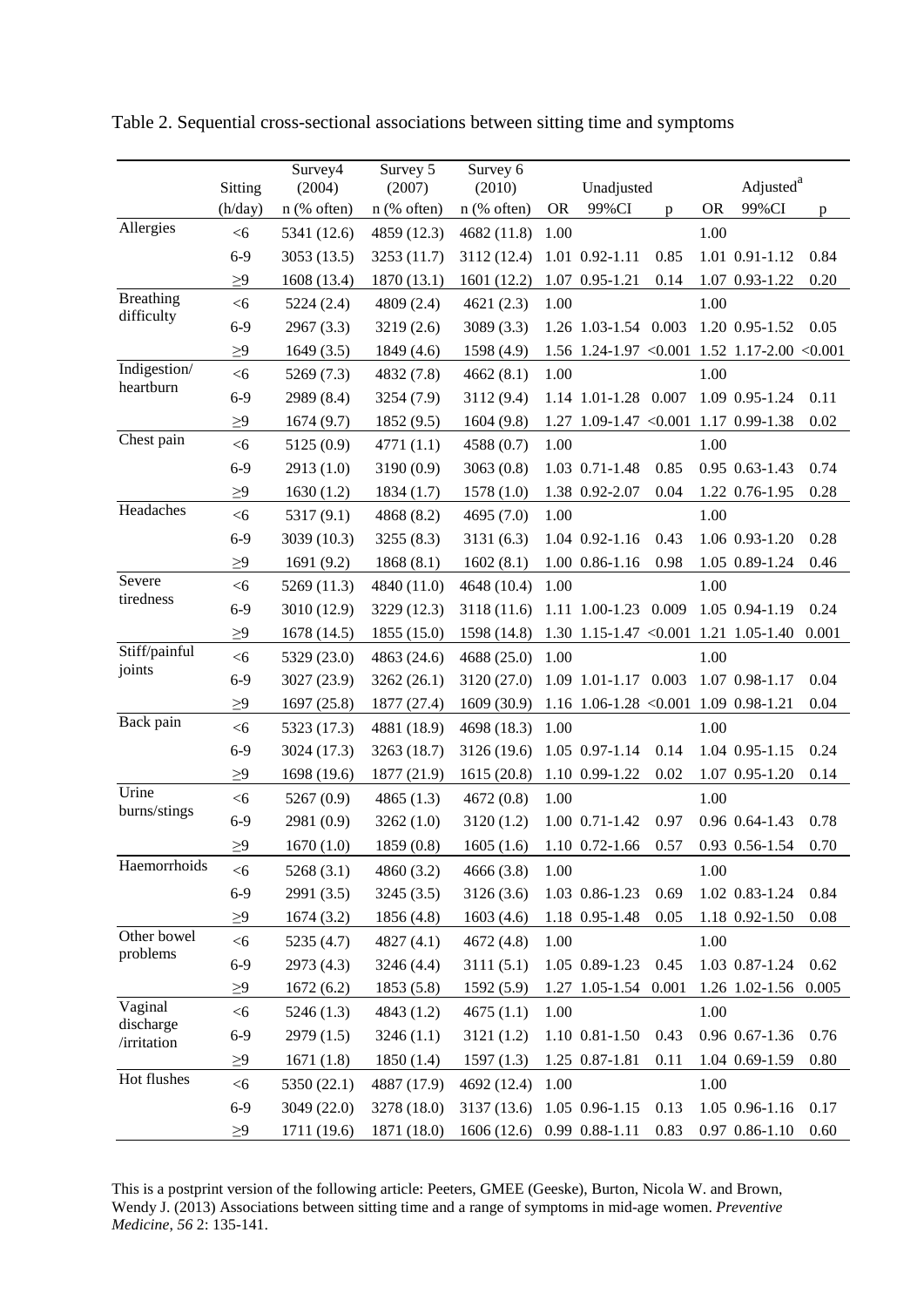Table 2 (continued).

|                     | Sitting     | Survey4<br>(2004)    | Survey 5<br>(2007) | Survey 6<br>(2010) | Unadjusted |                            |       |           | Adjusted <sup>a</sup>          |         |
|---------------------|-------------|----------------------|--------------------|--------------------|------------|----------------------------|-------|-----------|--------------------------------|---------|
|                     | (h/day)     | $n$ (% often)        | n (% often)        | $n$ (% often)      | <b>OR</b>  | 99%CI                      | p     | <b>OR</b> | 99%CI                          | p       |
| Night sweats        | <6          | 5311 (15.5)          | 4863 (13.2)        | 4680 (9.3)         | 1.00       |                            |       | 1.00      |                                |         |
|                     | $6-9$       | 3016 (15.4)          | 3254 (12.3)        | 3125 (9.5)         | 0.99       | $0.90 - 1.10$              | 0.86  | 1.01      | $0.91 - 1.13$                  | 0.76    |
|                     | $\geq 9$    | 1689(15.1)           | 1858 (12.7)        | 1592 (9.9)         | 1.00       | $0.88 - 1.14$              | 0.98  | 1.01      | $0.87 - 1.16$                  | 0.90    |
| Eyesight            | $<$ 6       | 5307 (12.4)          | 4850 (11.2)        | 4641(10.6)         | 1.00       |                            |       | 1.00      |                                |         |
| problems            | $6-9$       | 1691 (13.4)          | 1860 (14.6)        | 3112 (9.9)         | 0.99       | $0.89 - 1.10$              | 0.77  | 0.97      | $0.87 - 1.09$                  | 0.55    |
|                     | $\geq\!\!9$ | 1009 (13.9)          | 1206 (14.8)        | 1596 (13.3)        | 1.19       | 1.04-1.35                  | 0.001 | 1.16      | 1.01-1.34                      | 0.007   |
| Hearing<br>problems | $<$ 6       | 5261(4.8)            | 4888 (5.5)         | 4690(6.1)          | 1.00       |                            |       | 1.00      |                                |         |
|                     | $6-9$       | 3004(4.6)            | 3266(5.6)          | 3133(5.6)          | 0.97       | $0.84 - 1.11$              | 0.52  | 0.94      | $0.80 - 1.10$                  | 0.29    |
|                     | $\geq\!\!9$ | 1681 (5.4)           | 1868 (4.9)         | 1608(6.3)          | 1.01       | $0.85 - 1.21$              | 0.84  | 0.93      | $0.76 - 1.14$                  | 0.38    |
| Depression          | <6          | 5308 (5.5)           | 4881(5.5)          | 4709 (4.6)         | 1.00       |                            |       | 1.00      |                                |         |
|                     | $6-9$       | 3018(7.3)            | 3276(6.0)          | 3137(5.2)          | 1.17       | $1.02 - 1.34$              | 0.003 | 1.14      | $0.97 - 1.34$                  | 0.03    |
|                     | $\geq 9$    | 1700(9.1)            | 1873 (7.8)         | 1612(7.9)          | 1.42       | $1.21 - 1.68$ < 0.001 1.39 |       |           | 1.15-1.68                      | < 0.001 |
| Episodes of         | <6          | 5317(2.4)            | 4871(1.6)          | 4667(1.3)          | 1.00       |                            |       | 1.00      |                                |         |
| intense<br>anxiety  | $6-9$       | 3027(2.4)            | 3264(1.8)          | 3122(1.4)          | 1.07       | 0.84-1.38                  | 0.45  | 0.96      | $0.72 - 1.28$                  | 0.70    |
|                     | $\geq$ 9    | 1705(2.8)            | 1867(1.4)          | 1604(1.9)          | 1.05       | $0.77 - 1.43$              | 0.70  | 0.92      | $0.64 - 1.32$                  | 0.55    |
| Palpitations        | $<$ 6       | 5354(4.1)            | 4884 (3.3)         | 4699(2.5)          | 1.00       |                            |       | 1.00      |                                |         |
|                     | $6-9$       | 3030(3.2)            | 3270(3.0)          | 3137(2.5)          |            | $0.90 \quad 0.74 - 1.10$   | 0.17  | 0.92      | $0.74 - 1.14$                  | 0.32    |
|                     | $\geq$ 9    | 1706(3.5)            | 1870(2.6)          | 1603(1.9)          | 0.81       | $0.62 - 1.04$              | 0.03  | 0.73      | $0.54 - 0.99$                  | 0.008   |
| Data were           |             | from participants in | the 2004,          | 2007<br>and        |            |                            |       |           | 2010 surveys of the Australian |         |

Longitudinal Study on Women's health (ALSWH). OR=odds ratio, 99%CI=99% confidence interval, <sup>a</sup> adjustment was made for age, area of residence, education, physical activity, BMI, smoking status, and alcohol consumption.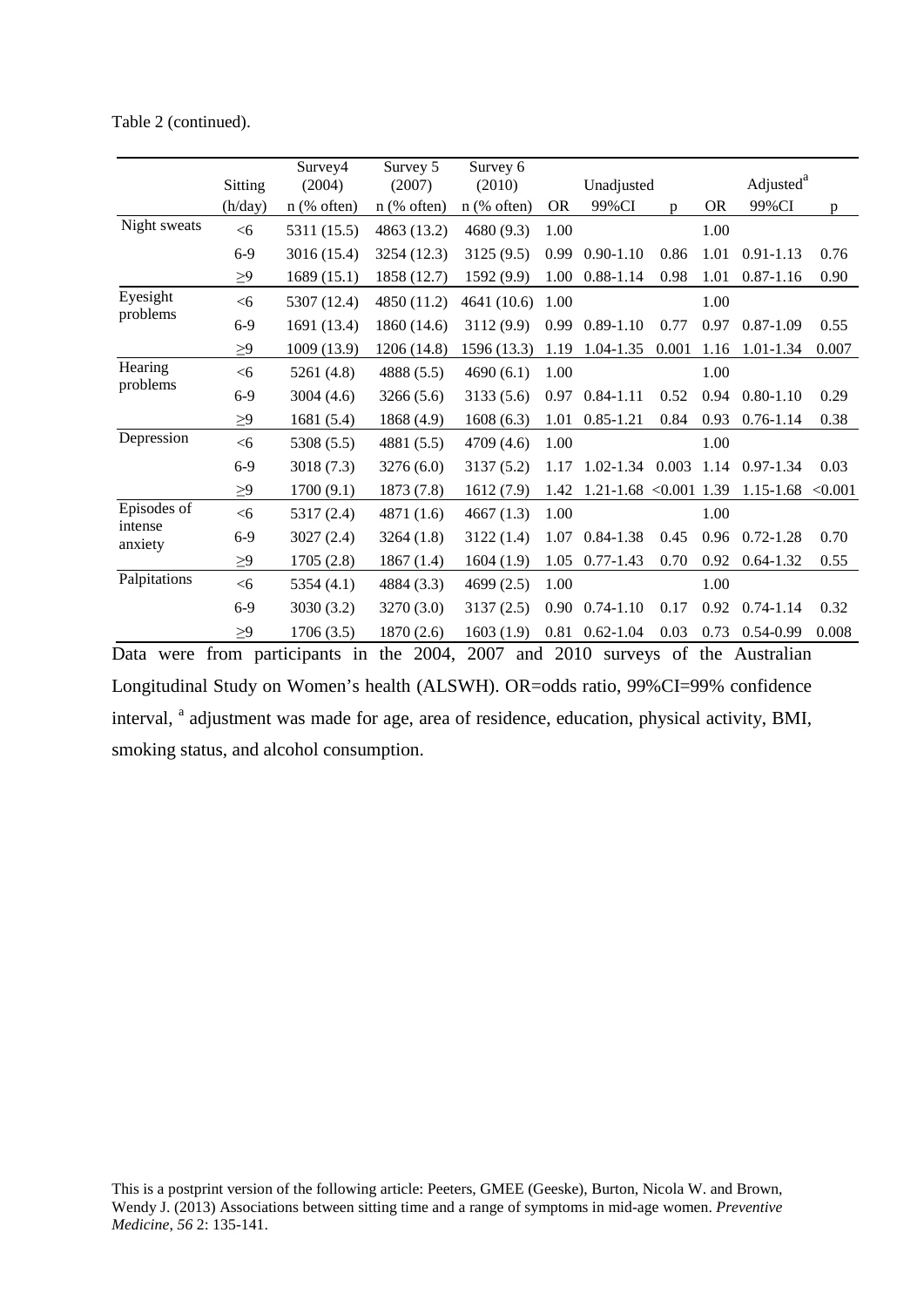|                  | <b>Sitting</b> | <b>Survey 5</b><br>2007 | Survey 6<br>2010 |                   | Unadjusted    |         |           | $\mathbf{A}\mathbf{d}\mathbf{j}\mathbf{u}\mathbf{st}\mathbf{e}\mathbf{d}^{\mathrm{a}}$ |              |
|------------------|----------------|-------------------------|------------------|-------------------|---------------|---------|-----------|----------------------------------------------------------------------------------------|--------------|
|                  | (h/day)        | $n$ (% often)           | $n$ (% often)    | OR                | 99%CI         | p       | <b>OR</b> | 99%CI                                                                                  | $\mathbf{p}$ |
| Allergies        | <6             | 4944 (12.0)             | 4381 (12.1)      | 1.00              |               |         | 1.00      |                                                                                        |              |
|                  | $6-9$          | 2840 (12.6)             | 2958 (11.3)      | 1.01              | $0.89 - 1.14$ | 0.90    | 1.02      | $0.89 - 1.17$                                                                          | 0.68         |
|                  | $\geq 9$       | 1555 (12.6)             | 1649 (12.5)      | 1.08              | $0.93 - 1.26$ | 0.19    | 1.06      | $0.89 - 1.25$                                                                          | 0.39         |
| <b>Breathing</b> | <6             | 4908 (2.3)              | 4328 (2.4)       | $\overline{1.00}$ |               |         | 1.00      |                                                                                        |              |
| difficulty       | $6-9$          | 2806 (2.9)              | 2930 (2.6)       | 1.16              | $0.89 - 1.52$ | 0.15    | 1.27      | 0.94-1.73                                                                              | 0.04         |
|                  | $\geq 9$       | 1542 (4.2)              | 1640 (4.9)       | 1.83              | 1.37-2.44     | < 0.001 | 1.94      | 1.40-2.69                                                                              | < 0.001      |
| Indigestion/     | <6             | 4940 (7.8)              | 4367 (8.7)       | 1.00              |               |         | 1.00      |                                                                                        |              |
| heartburn        | $6-9$          | 2817 (8.1)              | 2960 (8.6)       | 1.02              | $0.88 - 1.19$ | 0.68    | 1.02      | $0.86 - 1.20$                                                                          | 0.78         |
|                  | $\geq 9$       | 1543(9.3)               | 1640(8.8)        | 1.07              | $0.89 - 1.30$ | 0.34    | 1.03      | $0.83 - 1.27$                                                                          | 0.74         |
| Chest pain       | <6             | 4874 (0.8)              | 4311 (0.7)       | 1.00              |               |         | 1.00      |                                                                                        |              |
|                  | $6-9$          | 2772 (0.9)              | 2902 (0.6)       | 1.08              | $0.65 - 1.79$ | 0.69    | 1.22      | $0.70 - 2.14$                                                                          | 0.36         |
|                  | $\geq 9$       | 1532(1.8)               | 1622(1.0)        | 1.90              | 1.13-3.19     | 0.001   | 2.05      | 1.14-3.70                                                                              | 0.002        |
| Headaches        | <6             | 4971 (8.0)              | 4405 (7.0)       | 1.00              |               |         | 1.00      |                                                                                        |              |
|                  | $6-9$          | 2819(7.6)               | 2961 (6.8)       | 0.97              | $0.83 - 1.14$ | 0.66    | 1.01      | $0.85 - 1.20$                                                                          | 0.89         |
|                  | $\geq 9$       | 1560(8.7)               | 1653(6.8)        | 1.09              | $0.90 - 1.32$ | 0.25    | 1.19      | $0.96 - 1.46$                                                                          | 0.04         |
| Severe           | <6             | 4936 (11.0)             | 4364 (10.5)      | 1.00              |               |         | 1.00      |                                                                                        |              |
| tiredness        | $6-9$          | 2819 (12.2)             | 2954 (11.4)      | 1.10              | $0.96 - 1.25$ | 0.07    | 1.10      | $0.95 - 1.28$                                                                          | 0.09         |
|                  | $\geq 9$       | 1541 (14.0)             | 1641 (13.8)      | 1.25              | 1.06-1.47     | < 0.001 | 1.24      | 1.04-1.48                                                                              | 0.002        |
| Stiff/painful    | <6             | 4964 (25.2)             | 4390 (25.9)      | 1.00              |               |         | 1.00      |                                                                                        |              |
| joints           | $6-9$          | 2840 (24.9)             | 2963 (26.4)      | 0.99              | $0.90 - 1.09$ | 0.78    | 0.96      | $0.87 - 1.07$                                                                          | 0.38         |
|                  | $\geq 9$       | 1562 (27.0)             | 1657(29.2)       | 1.11              | $0.99 - 1.25$ | 0.02    | 1.03      | $0.90 - 1.18$                                                                          | 0.56         |
| Back pain        | <6             | 4985 (18.5)             | 4400 (19.1)      | 1.00              |               |         | 1.00      |                                                                                        |              |
|                  | $6-9$          | 2839 (18.9)             | 2973 (17.4)      | 1.23              | $0.80 - 1.90$ | 0.21    | 1.26      | $0.78 - 2.04$                                                                          | 0.21         |
|                  | $\geq 9$       | 1559 (20.9)             | 1654 (21.2)      | 1.32              | $0.79 - 2.20$ | 0.17    | 1.11      | $0.61 - 2.03$                                                                          | 0.66         |
| Urine burns/     | <6             | 4966(1.0)               | 4375 (0.8)       | 1.00              |               |         | 1.00      |                                                                                        |              |
| stings           | $6-9$          | 2822(1.1)               | 2964(1.1)        | 0.99              | $0.79 - 1.24$ | 0.91    | 1.03      | $0.80 - 1.31$                                                                          | 0.78         |
|                  | $\geq$ 9       | 1555(0.9)               | 1651(1.45)       | 1.06              | $0.80 - 1.39$ | 0.60    | 1.09      | $0.81 - 1.47$                                                                          | 0.46         |
| Haemorrhoids     | $<$ 6          | 4961 (3.3)              | 4384 (3.7)       | 1.00              |               |         | 1.00      |                                                                                        |              |
|                  | $6-9$          | 2807(3.6)               | 2962 (3.7)       | 1.03              | 0.86-1.23     | 0.69    | 1.02      | $0.83 - 1.24$                                                                          | 0.84         |
|                  | $\geq 9$       | 1552(4.3)               | 1648(4.3)        | 1.18              | $0.95 - 1.48$ | 0.05    | 1.18      | $0.92 - 1.50$                                                                          | 0.08         |
| Other bowel      | <6             | 4935 (4.2)              | 4375(4.9)        | 1.00              |               |         | 1.00      |                                                                                        |              |
| problems         | $6-9$          | 2800(4.1)               | 2951 (4.8)       | 0.97              | $0.79 - 1.19$ | 0.73    | 0.97      | $0.77 - 1.21$                                                                          | 0.70         |
|                  | $\geq 9$       | 1552(6.4)               | 1637(5.3)        | 1.24              | $0.97 - 1.57$ | 0.02    | 1.26      | $0.97 - 1.63$                                                                          | 0.03         |
| Vaginal          | $<$ 6          | 4944 (1.0)              | 4381 (1.2)       | 1.00              |               |         | 1.00      |                                                                                        |              |
| discharge/       | $6 - 9$        | 2812(1.3)               | 2960(1.0)        | 1.06              | $0.70 - 1.62$ | 0.70    | 1.07      | $0.67 - 1.70$                                                                          | 0.72         |
| irritation       | $\geq$ 9       | 1545(1.8)               | 1645(1.1)        | 1.37              | $0.85 - 2.19$ | 0.09    | 1.31      | 0.78-2.21                                                                              | 0.19         |

Table 3. Prospective associations between sitting time (2004-2007) and prevalence of symptoms 3 years later (2007-2010)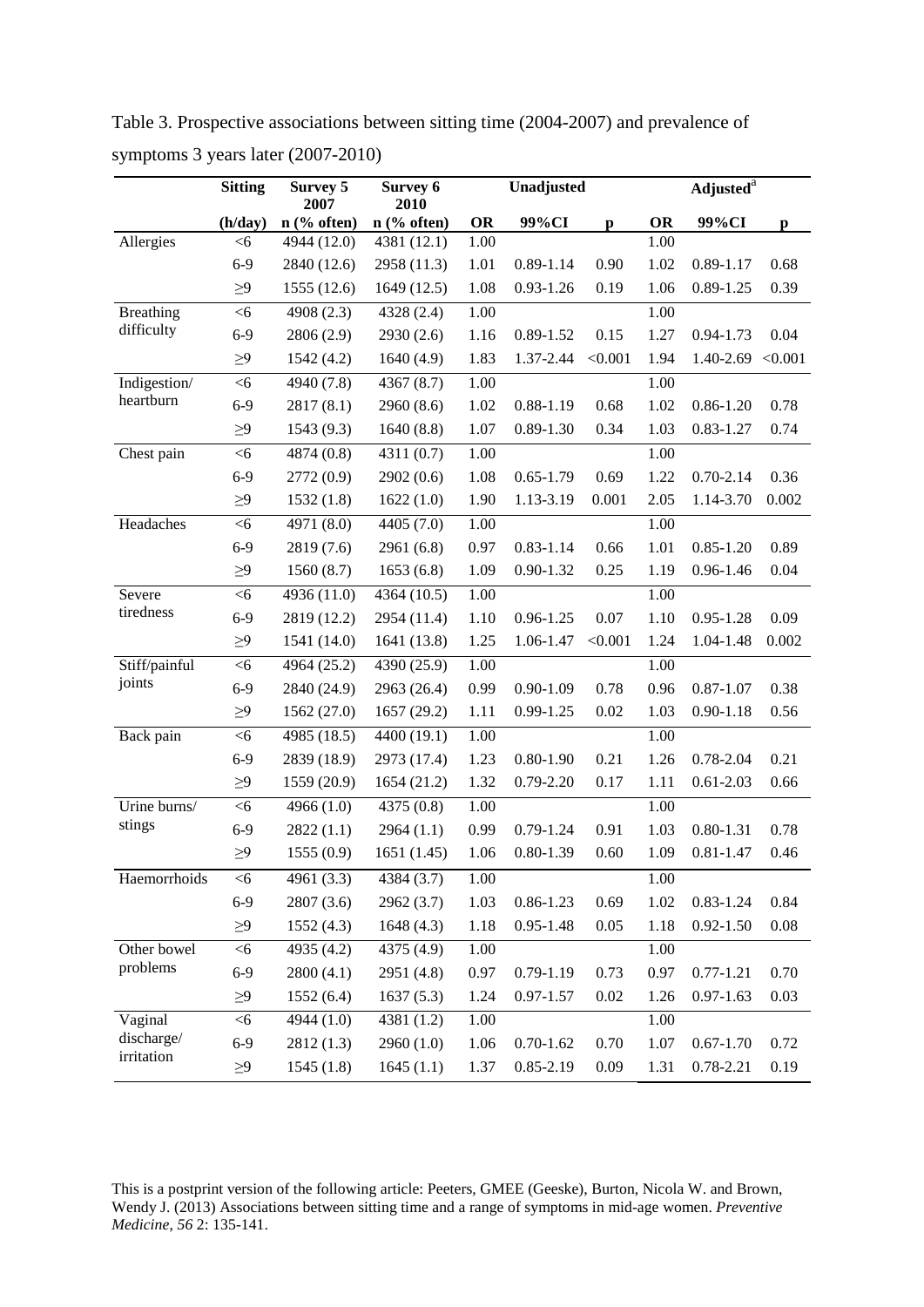|              | <b>Sitting</b> | <b>Survey 5</b><br>2007 | Survey 6<br>2010 |           | Unadjusted    |              |           | $\mathbf{A}\mathbf{d}\mathbf{j}$ usted $\mathbf{d}^{\mathrm{a}}$ |      |
|--------------|----------------|-------------------------|------------------|-----------|---------------|--------------|-----------|------------------------------------------------------------------|------|
|              | (h/day)        | $n$ (% often)           | $n$ (% often)    | <b>OR</b> | 99%CI         | $\mathbf{p}$ | <b>OR</b> | 99%CI                                                            | p    |
| Hot flushes  | $<$ 6          | 4986 (17.9)             | 4402 (12.9)      | 1.00      |               |              | 1.00      |                                                                  |      |
|              | $6-9$          | 2845 (18.0)             | 2974 (12.9)      | 1.02      | $0.91 - 1.15$ | 0.60         | 1.06      | 0.94-1.21                                                        | 0.20 |
|              | $\geq 9$       | 1563 (17.3)             | 1649 (12.4)      | 0.96      | $0.83 - 1.12$ | 0.52         | 0.99      | $0.84 - 1.16$                                                    | 0.87 |
| Night        | <6             | 4961 (13.0)             | 4389 (9.6)       | 1.00      |               |              | 1.00      |                                                                  |      |
| sweats       | $6-9$          | 2821 (12.3)             | 2963 (8.8)       | 0.95      | $0.83 - 1.09$ | 0.38         | 0.96      | $0.83 - 1.11$                                                    | 0.50 |
|              | $\geq$ 9       | 1553 (12.4)             | 1641 (10.2)      | 0.99      | $0.83 - 1.17$ | 0.83         | 0.99      | $0.83 - 1.19$                                                    | 0.94 |
| Eyesight     | $<$ 6          | 4938 (10.8)             | 4346 (10.6)      | 1.00      |               |              | 1.00      |                                                                  |      |
| problems     | $6-9$          | 2816 (11.8)             | 2950 (9.9)       | 1.01      | $0.88 - 1.16$ | 0.84         | 0.97      | $0.83 - 1.12$                                                    | 0.56 |
|              | $\geq 9$       | 1551 (13.3)             | 1644 (12.5)      | 1.18      | 1.00-1.39     | 0.01         | 1.09      | $0.91 - 1.30$                                                    | 0.24 |
| Hearing      | <6             | 4981 (5.3)              | 4399 (6.0)       | 1.00      |               |              | 1.00      |                                                                  |      |
| problems     | $6-9$          | 2839 (5.1)              | 2975(6.2)        | 1.07      | $0.90 - 1.27$ | 0.32         | 1.08      | $0.89 - 1.30$                                                    | 0.30 |
|              | $\geq 9$       | 1557(5.1)               | 1653(5.2)        | 0.93      | $0.74 - 1.17$ | 0.40         | 0.89      | $0.70 - 1.15$                                                    | 0.25 |
| Depression   | $<$ 6          | 4987 (5.3)              | 4419 (4.7)       | 1.00      |               |              | 1.00      |                                                                  |      |
|              | $6-9$          | 2844 (5.8)              | 2974 (4.9)       | 1.07      | $0.89 - 1.29$ | 0.36         | 0.98      | $0.79 - 1.20$                                                    | 0.76 |
|              | $\geq 9$       | 1558 (7.7)              | 1653(6.0)        | 1.26      | 1.01-1.58     | 0.007        | 1.11      | $0.87 - 1.42$                                                    | 0.28 |
| Episodes of  | <6             | 4974 (1.5)              | 4381 (1.5)       | 1.00      |               |              | 1.00      |                                                                  |      |
| intense      | $6-9$          | 2832(1.3)               | 2960 (1.2)       | 0.85      | 0.591.24      | 0.27         | 0.74      | $0.49 - 1.13$                                                    | 0.07 |
| anxiety      | $\geq 9$       | 1553(2.3)               | 1646(1.2)        | 1.20      | $0.79 - 1.83$ | 0.25         | 1.12      | $0.71 - 1.77$                                                    | 0.51 |
| Palpitations | <6             | 4983 (3.4)              | 4410 (2.3)       | 1.00      |               |              | 1.00      |                                                                  |      |
|              | $6-9$          | 2837(2.6)               | 2974 (2.4)       | 0.94      | $0.72 - 1.23$ | 0.58         | 0.94      | $0.70 - 1.26$                                                    | 0.58 |
|              | $\geq$ 9       | 1561 (2.8)              | 1647(1.9)        | 0.89      | $0.63 - 1.26$ | 0.40         | 0.82      | $0.56 - 1.21$                                                    | 0.19 |

Table 3 (continued).

Data were from participants in the 2004, 2007 and 2010 surveys of the Australian Longitudinal Study on Women's health (ALSWH). OR=odds ratio, 99%CI=99% confidence interval, <sup>a</sup> adjustment was made for age, area of residence, education, physical activity, BMI, smoking status, and alcohol consumption.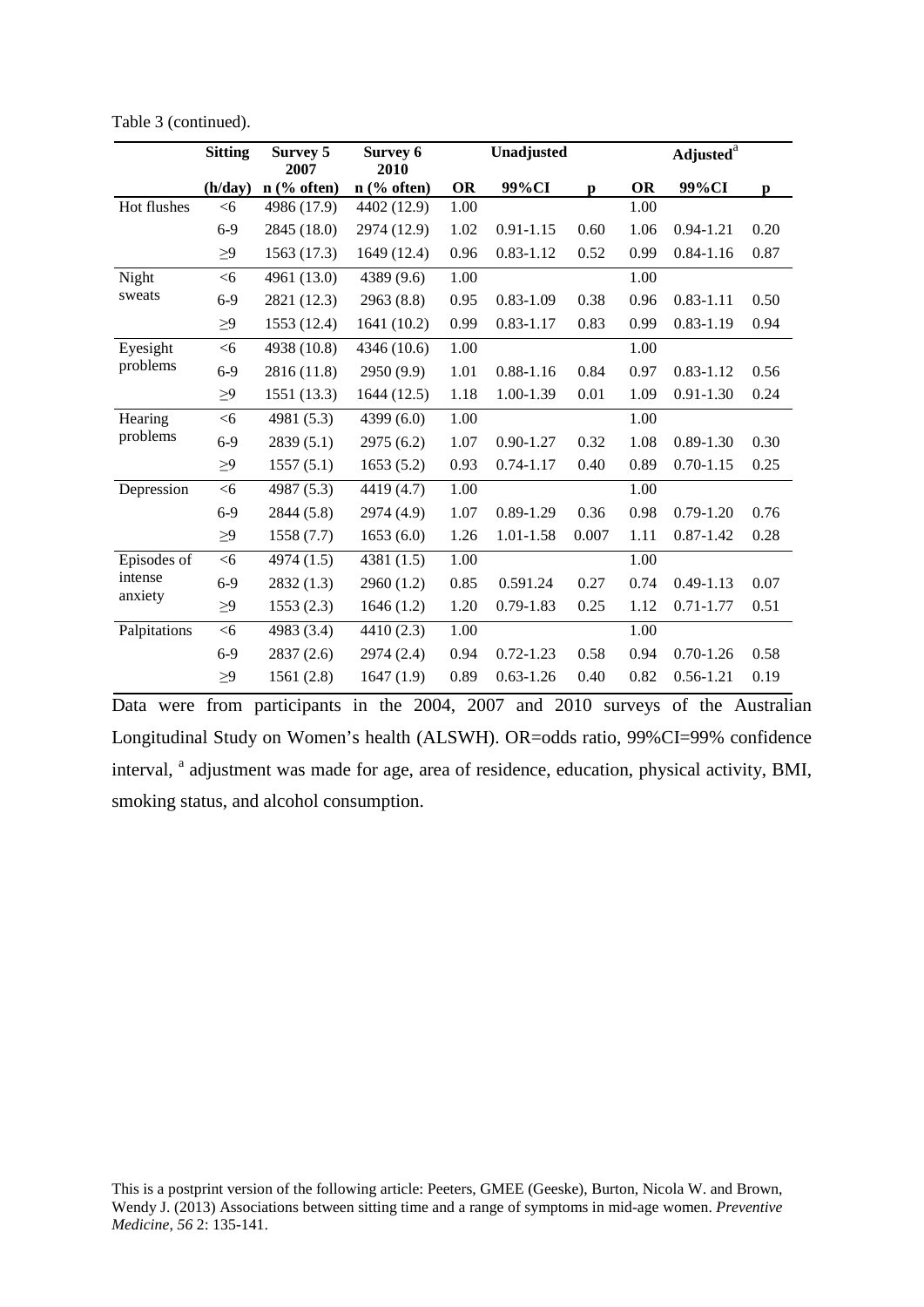|                  | <b>Sitting</b> | 2007          | 2010          |           | Unadjusted    |         |           | Adjusted <sup>c</sup> |       |
|------------------|----------------|---------------|---------------|-----------|---------------|---------|-----------|-----------------------|-------|
|                  | (h/day)        | $n$ (% often) | $n$ (% often) | <b>OR</b> | 99%CI         | p       | <b>OR</b> | 99%CI                 | p     |
| Allergies        | <6             | 3303 (9.7)    | 2789 (9.9)    | 1.00      |               |         | 1.00      |                       |       |
|                  | $6-9$          | 1826 (10.2)   | 1853(9.7)     | 1.04      | $0.88 - 1.23$ | 0.51    | 1.06      | 0.88-1.27             | 0.42  |
|                  | $\geq$ 9       | 947 (10.4)    | 984 (10.5)    | 1.07      | $0.87 - 1.33$ | 0.39    | 1.06      | $0.84 - 1.34$         | 0.53  |
| <b>Breathing</b> | <6             | 3281 (0.7)    | 2752(0.6)     | 1.00      |               |         | 1.00      |                       |       |
| difficulty       | $6-9$          | 1804(1.1)     | 1836(1.3)     | 1.80      | 1.01-3.18     | 0.008   | 1.95      | 1.04-3.63             | 0.006 |
|                  | $\geq 9$       | 937(1.6)      | 978(2.5)      | 3.00      | 1.65-5.46     | < 0.001 | 3.04      | $1.56 - 5.93 < 0.001$ |       |
| Indigestion/     | <6             | 3300 (6.3)    | 2777(7.3)     | 1.00      |               |         | 1.00      |                       |       |
| heartburn        | $6 - 9$        | 1822(6.5)     | 1854(7.0)     | 1.06      | $0.86 - 1.31$ | 0.47    | 1.08      | $0.86 - 1.35$         | 0.38  |
|                  | $\geq$ 9       | 946 (7.7)     | 982(7.1)      | 1.09      | $0.84 - 1.43$ | 0.39    | 1.07      | $0.80 - 1.42$         | 0.57  |
| Chest pain       | <6             | 3266(0.4)     | 2750(0.4)     | 1.00      |               |         | 1.00      |                       |       |
|                  | $6 - 9$        | 1793(0.5)     | 1827(0.4)     | 1.07      | $0.47 - 2.45$ | 0.83    | 1.55      | $0.61 - 3.93$         | 0.22  |
|                  | $\geq 9$       | 943(1.2)      | 971 (0.6)     | 2.18      | 0.95-4.99     | 0.02    | 2.99      | 1.14-7.83             | 0.003 |
| Headaches        | <6             | 3321 (6.4)    | 2805 (5.8)    | 1.00      |               |         | 1.00      |                       |       |
|                  | $6 - 9$        | 1816 (5.8)    | 1860(5.1)     | 0.93      | $0.74 - 1.15$ | 0.36    | 0.93      | $0.73 - 1.19$         | 0.46  |
|                  | $\geq$ 9       | 952(6.3)      | 990(5.1)      | 1.00      | $0.76 - 1.33$ | 0.98    | 1.06      | $0.78 - 1.44$         | 0.65  |
| Severe           | <6             | 3295 (8.2)    | 2781 (6.9)    | 1.00      |               |         | 1.00      |                       |       |
| tiredness        | $6-9$          | 1815 (8.2)    | 1850 (8.4)    | 1.07      | $0.88 - 1.30$ | 0.38    | 1.06      | $0.86 - 1.32$         | 0.45  |
|                  | $\geq$ 9       | 942(7.6)      | 980 (9.2)     | 1.05      | $0.81 - 1.35$ | 0.63    | 1.06      | $0.81 - 1.40$         | 0.57  |
| Stiff/painful    | <6             | 3311 (21.9)   | 2791 (25.9)   | 1.00      |               |         | 1.00      |                       |       |
| joints           | $6-9$          | 1827 (19.5)   | 1856 (26.4)   | 0.85      | 0.73-0.98     | 0.005   | 0.84      | $0.72 - 0.99$         | 0.006 |
|                  | $\geq$ 9       | 954(20.1)     | 988 (29.2)    | 1.09      | $0.91 - 1.31$ | 0.21    | 1.02      | $0.84 - 1.25$         | 0.76  |
| Back pain        | $<$ 6          | 3327 (15.8)   | 2795 (15.7)   | 1.00      |               |         | 1.00      |                       |       |
|                  | $6-9$          | 1826 (13.6)   | 1861 (13.4)   | 0.95      | $0.85 - 1.06$ | 0.24    | 0.94      | $0.83 - 1.07$         | 0.22  |
|                  | $\geq$ 9       | 950 (16.3)    | 986 (17.1)    | 1.12      | 0.98-1.29     | 0.03    | 1.06      | $0.91 - 1.23$         | 0.32  |
| Urine burns/     | <6             | 3318 (0.6)    | 2790 (0.4)    | 1.00      |               |         | 1.00      |                       |       |
| stings           | $6-9$          | 1820(0.7)     | 1859(0.8)     | 1.46      | $0.74 - 2.88$ | 0.15    | 1.34      | $0.64 - 2.79$         | 0.30  |
|                  | $\geq 9$       | 950 (0.7)     | 986(1.2)      | 1.86      | 0.86-4.04     | 0.04    | 1.63      | 0.69-3.84             | 0.14  |
| Haemorrhoids     | <6             | 3317 (2.9)    | 2793 (3.4)    | 1.00      |               |         | 1.00      |                       |       |
|                  | $6-9$          | 1812 (3.3)    | 1859 (3.3)    | 0.93      | $0.69 - 1.25$ | 0.52    | 1.00      | $0.73 - 1.37$         | 0.99  |
|                  | $\geq$ 9       | 947(3.5)      | 989 (3.7)     | 1.00      | $0.69 - 1.45$ | 0.99    | 1.03      | $0.69 - 1.55$         | 0.83  |
| Other bowel      | <6             | 3300 (3.5)    | 2784 (4.1)    | 1.00      |               |         | 1.00      |                       |       |
| problems         | $6-9$          | 1802 (3.3)    | 1848 (3.2)    | 0.89      | $0.66 - 1.18$ | 0.28    | 0.88      | $0.64 - 1.21$         | 0.31  |
|                  | $\geq$ 9       | 950 (4.0)     | 986 (4.3)     | 1.03      | $0.72 - 1.47$ | 0.82    | 1.10      | $0.75 - 1.60$         | 0.54  |

<Supplementary material> Table 4. Prospective associations between sitting time (2004- 2007) and prevalence of symptoms 3 years later (2007-2010) after exclusion of participants  $(n=3583)$  reporting heart disease,<sup>a</sup> lung disease,<sup>b</sup> cancer, diabetes or depression in 2004